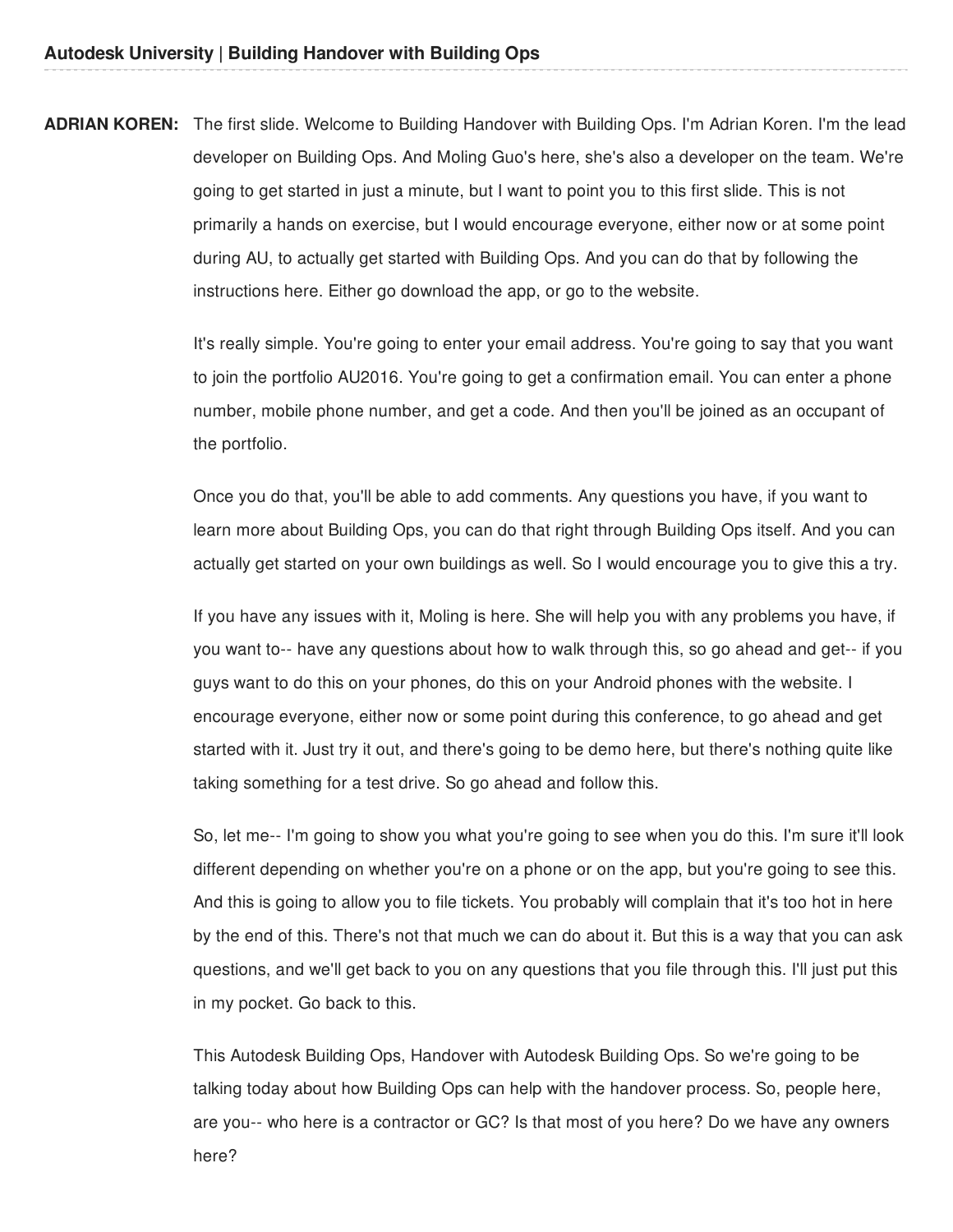We have a fair number of owners. Do anyone here does building and operating? Sometimes we talk people who do that. No? Anyone here wander in by mistake thinking there would be donuts? No, just me? OK.

All right. So, this is going to focus on how general contractors can use Building Ops to improve the handover process. We're also going to talk about how Building Ops works and improves the maintenance process for owners as well. So the-- I think I already covered this. We're going to look at Building Ops itself. We're going to look at the handover process, how we can take some of the information that's developed during the construction and design process and get that into the hands of building owners where they can actually make use of it. And we're going to see how this can help-- for GCs, how this can help improve the handover process so that your owners have a better experience, and get started maintaining their buildings in a better way than they're able to do right now.

So, let's start by talking about Autodesk Building Ops. And even before we get to that, let's talk about why we decided Autodesk needed to build something. And we're going to start by looking at the building lifecycle. Most of us-- is that-- yeah, that's OK. Most of us here focus on the first two steps of the lifecycle.

The design, which Autodesk has been involved in since the early Middle Ages, and the construction phase, which Autodesk has been into over the last few years. And these are really important. But when you look at the actual lifecycle of building, in terms of the time, in terms of the money spent, the vast majority of a lifecycle of a building is actually in the operations phase. So really, despite everything that you do-- you spend \$2 billion building a super tall structure, and you're really proud of it. That's just the beginning.

The lifecycle of a building really gets going once handover occurs, and the operations takes place. Which leads to the really important question. What happens after handover? And right now the answer to this question is a little bit murky. We have a lot of great information. We've got these great tools that we've used for building. And then handover occurs. And then what?

Well, this is kind of surprising. At least to those of us who have used all these great tools during the construction process. One half of all building owners are not using any software system at all. So they're using pencil and paper. They're making stuff up as they go along. It's not a great way to do things.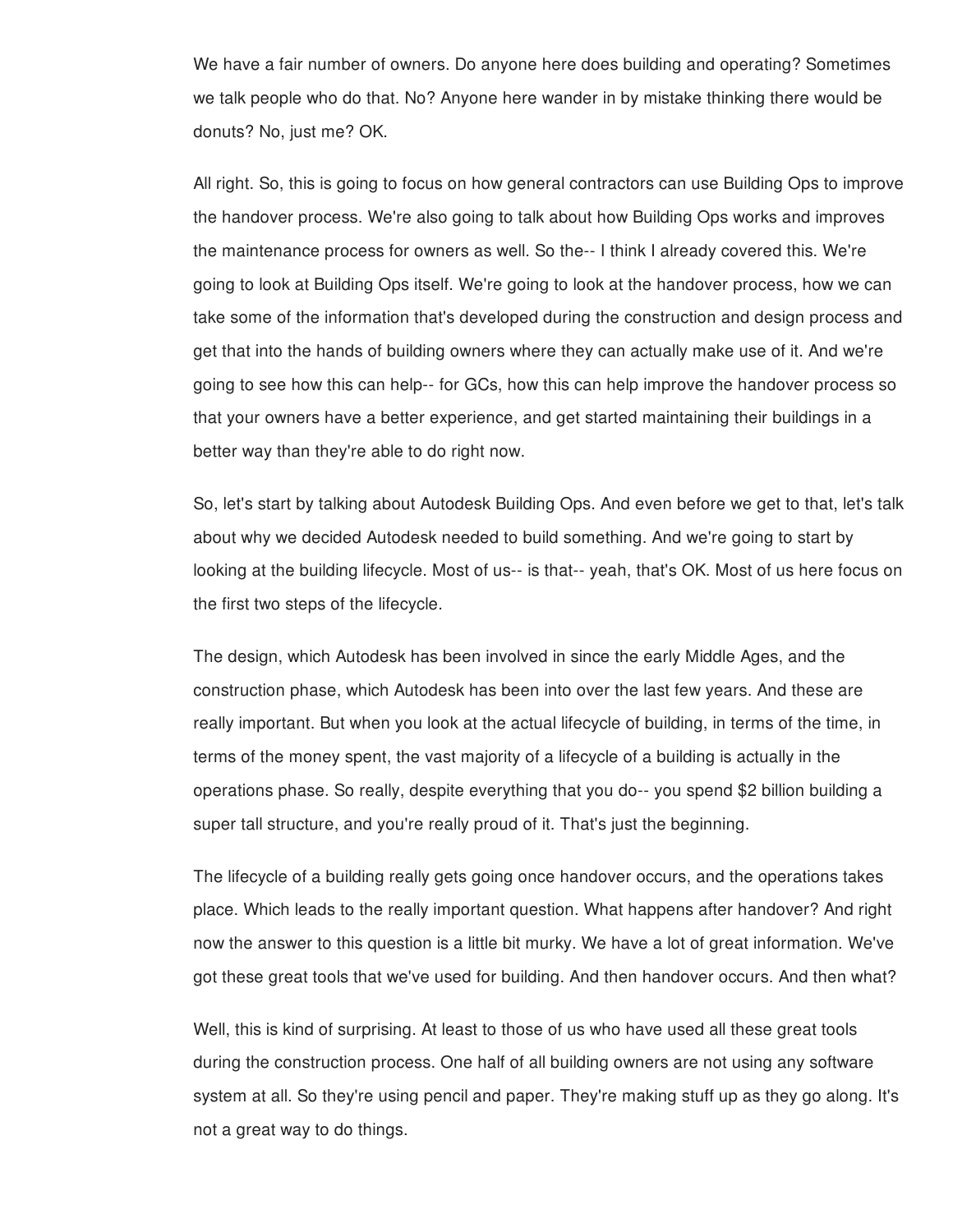But this actually overstates the situation, because of those people using software situations, a significant number of them are using Excel. So the number of people here who are actually using dedicated software solutions to maintain their buildings is really tiny. And even that's not the full story, because of the people who are using those software solutions, many of them are not getting real value out of it. They are maybe using it, but they're not using it to their full value. Or, in many cases, they're starting to use it, finding it doesn't meet their needs, and it ends up sitting on a shelf.

And why is this? Why is it that owners are not getting a lot of value out of their software solutions? Well, just imagine you bought a car-- maybe a Tesla or a BMW, nice shiny thing, whatever your tastes are. Driving around for two years, and then you get a package in the mail. And it's the maintenance manual. And it says, after the first three months, be sure to change the oil.

Well, you've been driving it around for two years. It's a little bit late for that. This is what building owners are facing today. They are spending 18 to 24 months setting up building maintenance. So after handover, they're setting up their solution.

They're bringing consultants in. If they're using a software solution, they're bringing consultants in. They're customizing it. They're setting things up. They're trying to get all their assets set up so that they can maintain them.

Two years later, they're ready to actually begin maintenance, and the first thing they learn is that they should have been changing the filters 18 months ago. Already, the building's just getting going, and they're already way behind. This is obviously not the best way to maintain a building. And one of the results of this, is that people who are doing building maintenance, are spending most of their time reacting to crises. There's water coming out of the ceiling, or there's no power in half the building.

Running around chasing crises that people living in the building are reporting. What they'd really like to do is spend most of the time fixing problems before they occurred. Doing the maintenance as it is due, keeping the building running smoothly. They don't have the information they need to do this, because they're waiting two years to get that information. And as a result, people doing maintenance are running around dealing with crises pretty much all the time. Once again, that's not the way you want operate your building.

And there's another reason why people who are doing-- using the software solutions are not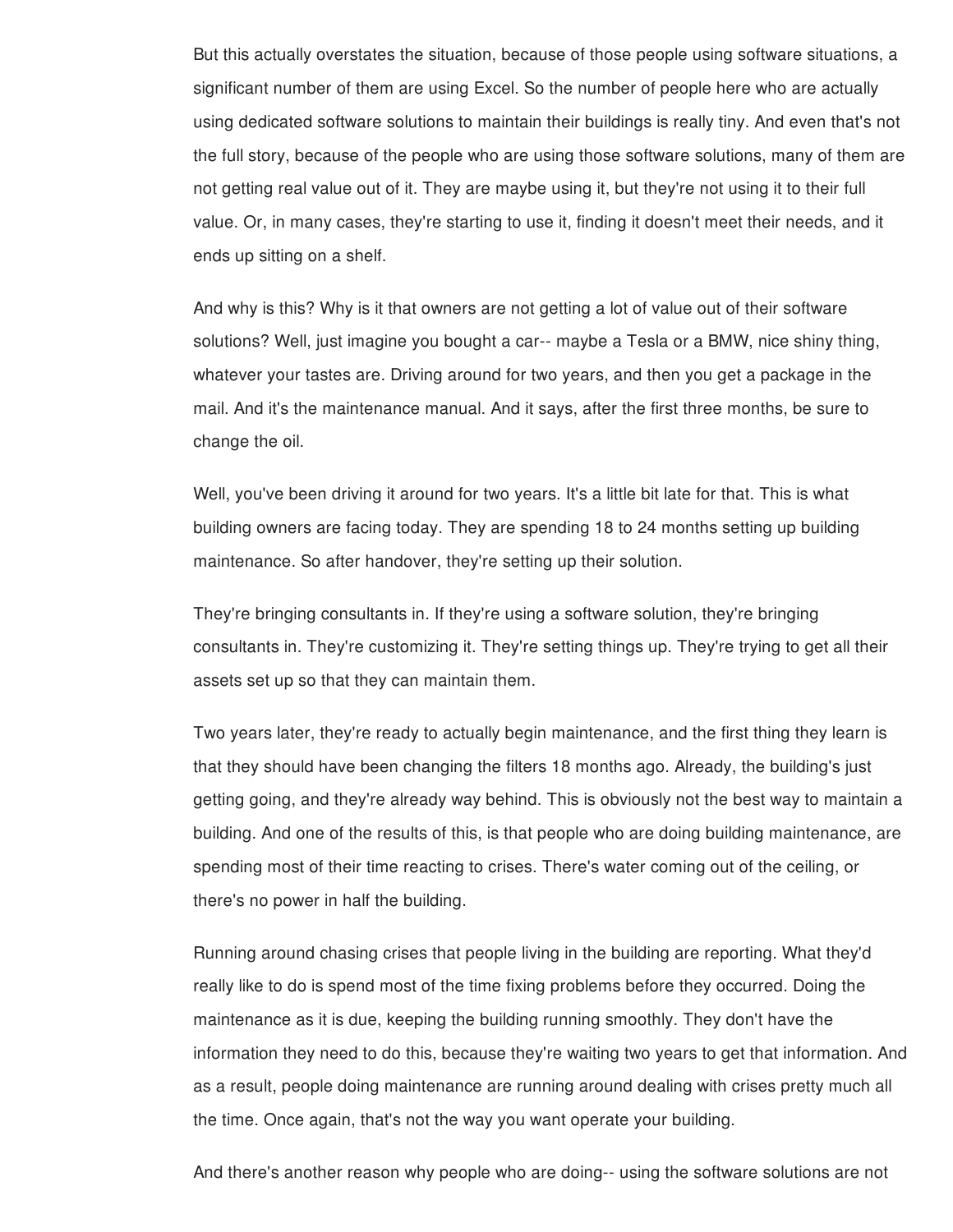finding a lot of value. And that's because these software solutions are often targeted at the wrong people. A lot of the software solutions they're trying to use are these big, complicated desktop solutions that do a lot for the owners, and the managers, but those are these people down here. There's an owner, there are a few managers, but most people maintaining the building is that big stack over there.

And they're not sitting at a desktop. They're walking around in the field. They're using their wrenches. They're driving around trying to fix things. That's the people who are doing the maintenance of the building.

And they're not being supported by the software packages that are out there today. Now, they do have mobile phones, so they could be taking advantage of it. The problem is, many of the software solutions that are out there either don't have a mobile solution, or it's something that was just sort of tacked on as an afterthought. It's not really providing the use that the people out in the field need. It's not providing that value.

And there's actually another group that's not even on the slide, because it wouldn't even fit. When we're talking about building maintenance and operations, who are the most important people? What's the most important group of people in a building operations?

**AUDIENCE:** The people occupying the buildings.

**ADRIAN KOREN:** The people occupying the buildings, exactly. The people who are living, working, studying in those buildings. That's why we built the building in the first place. They are not involved in this at all.

> The result is that today, a maintenance situation often starts with something like this. Alice is having a problem, so she makes a phone call, or maybe she sends an email. She's not using any software system at all, it's just going through email. And it goes to-- a person sitting at a desk gets the email it, brings up the software system, types in something, categorizes it, prioritizes it, assigns it.

And then what they do with it? Then they hit the Print button. So they go over to the printer, and they've got a piece of paper with the work order. They hand this to Jacob the maintenance guy, who takes it.

And he's going to go all the way out to do the maintenance. And while he's here, he realizes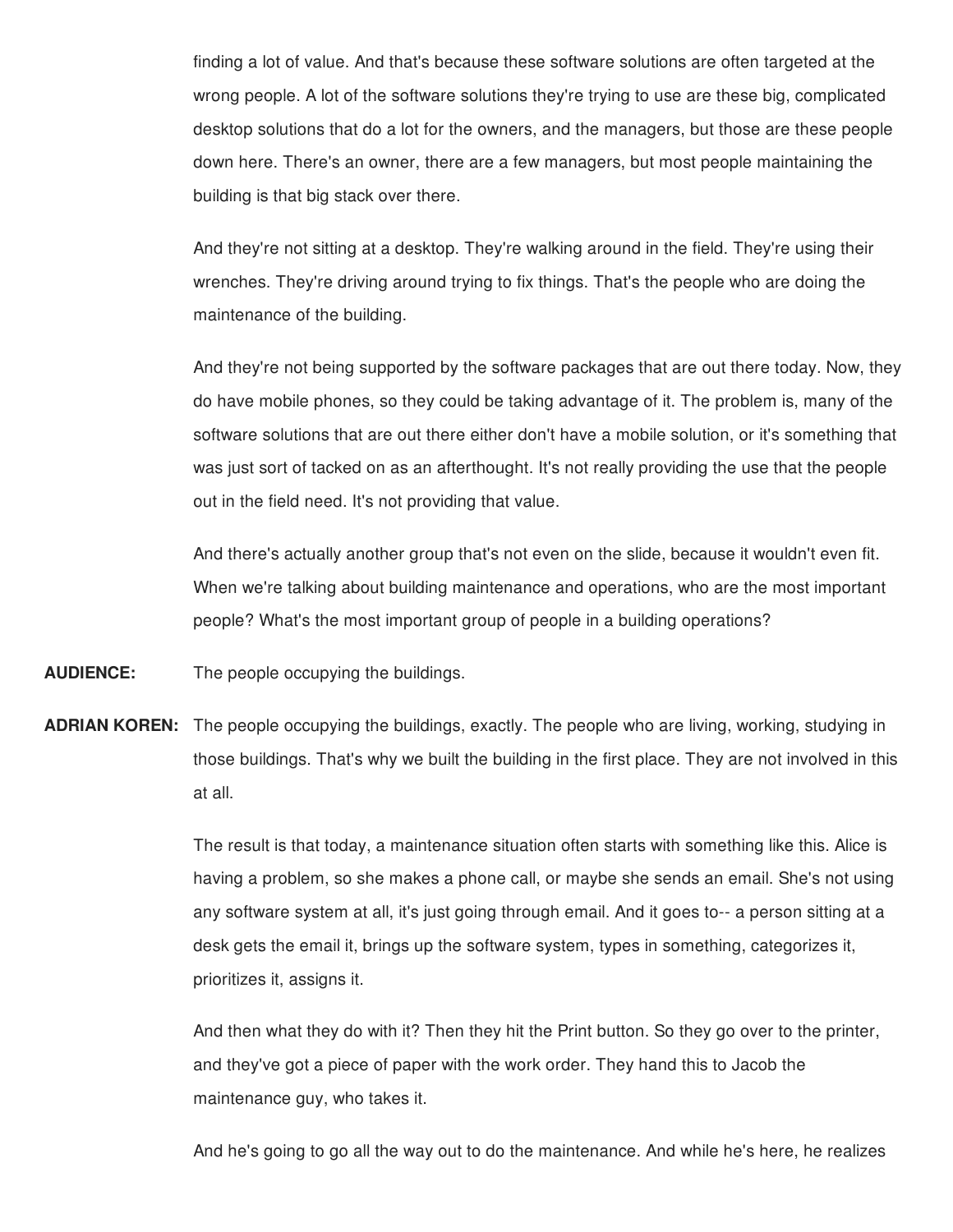he needs to go look in the manuals. He's going to go back to the truck, look in the manual. Go back out here. Finish up the maintenance.

Now he's got to take this piece of paper, and go all the way back to the office and say, hey, desktop person, I finished this. OK, now get back on the phone. Hey Alice, your work is done. This is a state of the art solution for 2016. No, it's not state of the art. This is not what we should be doing. We should have a better solution.

Now, how does building information modeling fit into this? We generate a lot of really useful information during the design process. And now with tools like BIM360, a lot of that information is carrying over into the construction process. There's a lot of really good information about what's installed, what the building needs. And then you hit the handover process, and that information is lost.

And when I say lost, I don't mean it's thrown out. It exists somewhere. It doesn't exist in a place that someone can use it. In maybe-- in some system somewhere, it may be a big pile of paper in an office somewhere. But it's not in the hands of the guy who is waist deep in water trying to tighten a valve in a basement somewhere. And that's the person who needs this information.

Eventually, that information is recovered, over time. Two or three years later, they now have the information they need to maintain the building. But that's really too late. You're already way behind.

Can emerging technologies help? There's a lot of talk about things like Internet of Things, smart devices. These are producing lots of useful information, but it's only useful if it gets to the right person. A lot of these software tools are slow to adopt this technology. And even if they do, it's still not getting to the right people.

Because if you have a device that's raising an alert, saying I'm about to fail, it doesn't help if someone at a desktop sees it. It needs to go to the guy out in the field, who can then go and solve that problem before it becomes a really big problem. And the tools out there now are not capable of doing that. And so that brings us to Autodesk Building Ops. This is-- you can see the first highlighted words up there is mobile first.

What does that mean? Well, one thing it means is that we actually started by writing an iOS app. That was the first line of code that we wrote. But it's more than that, because when we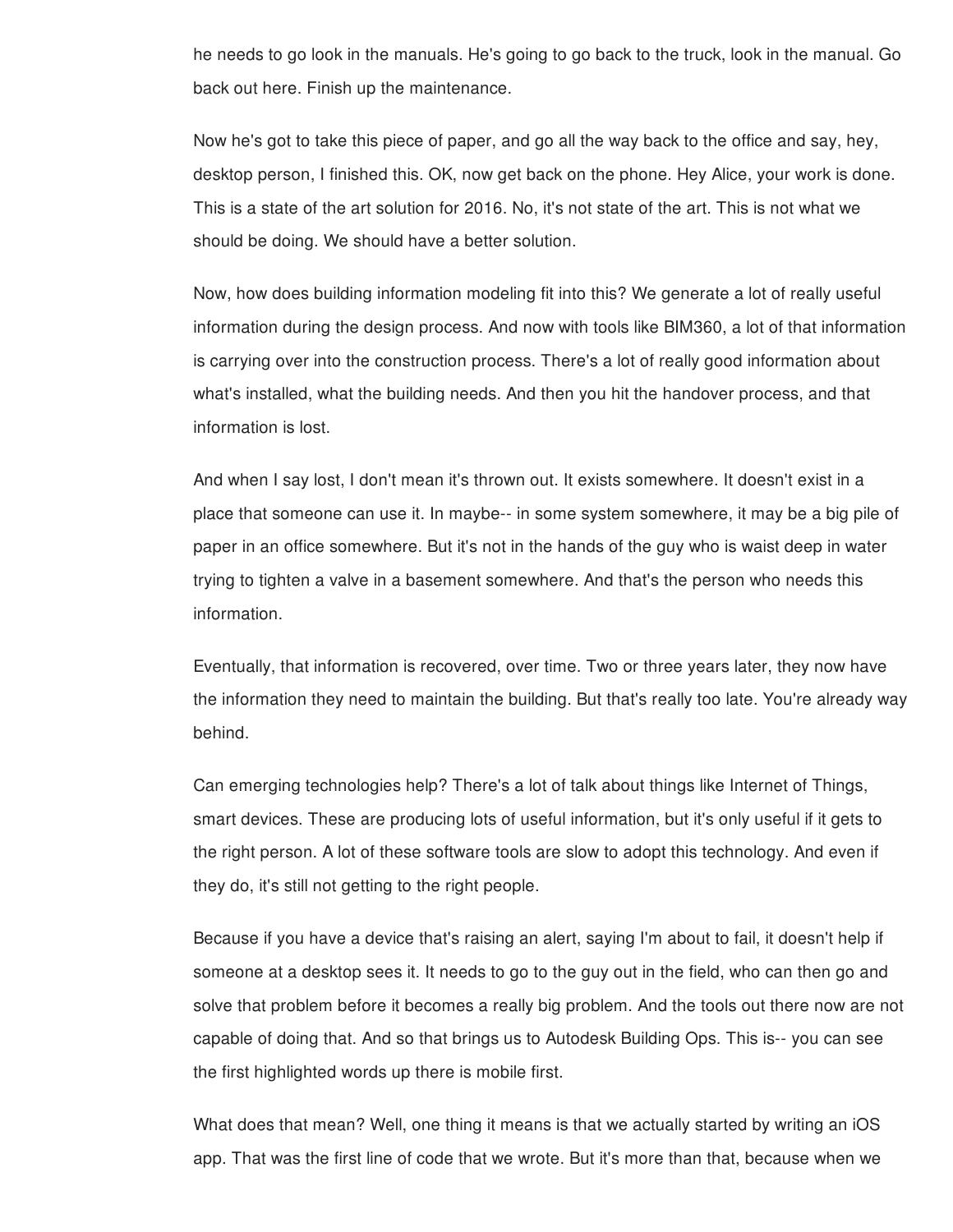work on this app, as we add new features, everything we think about, everything we do with this, is focused on, what can we do to help the guy who's out in the field waist deep in water?

They're the people who really need the information, and need the help to get their building maintained. So whenever we add a new feature-- yes, there is now a web app. Yes, part of the story is in the desktop. But everything we do is focused on, are we helping that guy out in the field? And so whether it's using the iOS app, whether it's using the Android-- an Android device with the website, those are the people that are the focus.

So it's not the people at the desktop. We do support them. But, even more importantly, are the technicians, the occupants, the people who are out in the building. And so we're going to- what I'm going to show you now is, as part of a handover process, we can take all that great information that we've collected over the course of design and construction.

And we're going to get it to the guy who's out there with his wrench, tightening valves. And I'm going to get into the demo in just a minute. But I'm going to stop here and ask, are there any questions so far? Way in the back?

- **AUDIENCE:** So, as an owner that already has employed CMMS, I'm very invested in CMMS. Is this a solution that will integrate, potentially, with [INAUDIBLE] CMMS, providing a better mobile solution for [INAUDIBLE]?
- **ADRIAN KOREN:** That's not something that we've focused on right now. What we think that people will find is that this is really a better solution. Not just for moving your information over, but for maintaining your building going forward. In fact, one of the things that I will show you here is how to get information out of your existing system into this. Because we think that the solutions that are out there now aren't really being used effectively.
- **AUDIENCE:** When will it be ready for Androids?
- **ADRIAN KOREN:** So, Android-- the question is, Android. I mentioned that you can use the web app on your Android. It actually works really well on that. There are some things that, with the iOS app you have offline use. You can't do that with Android. But we find that's not really a big problem.

So the issue with Android, why do we not have an Android app? And, if you're familiar with the way Android apps work, they can be very difficult because of the many form factors. You've got the different sizes, the different companies, the exploding versus the non exploding versions. And there are so many different versions of Android. So what we found is that if we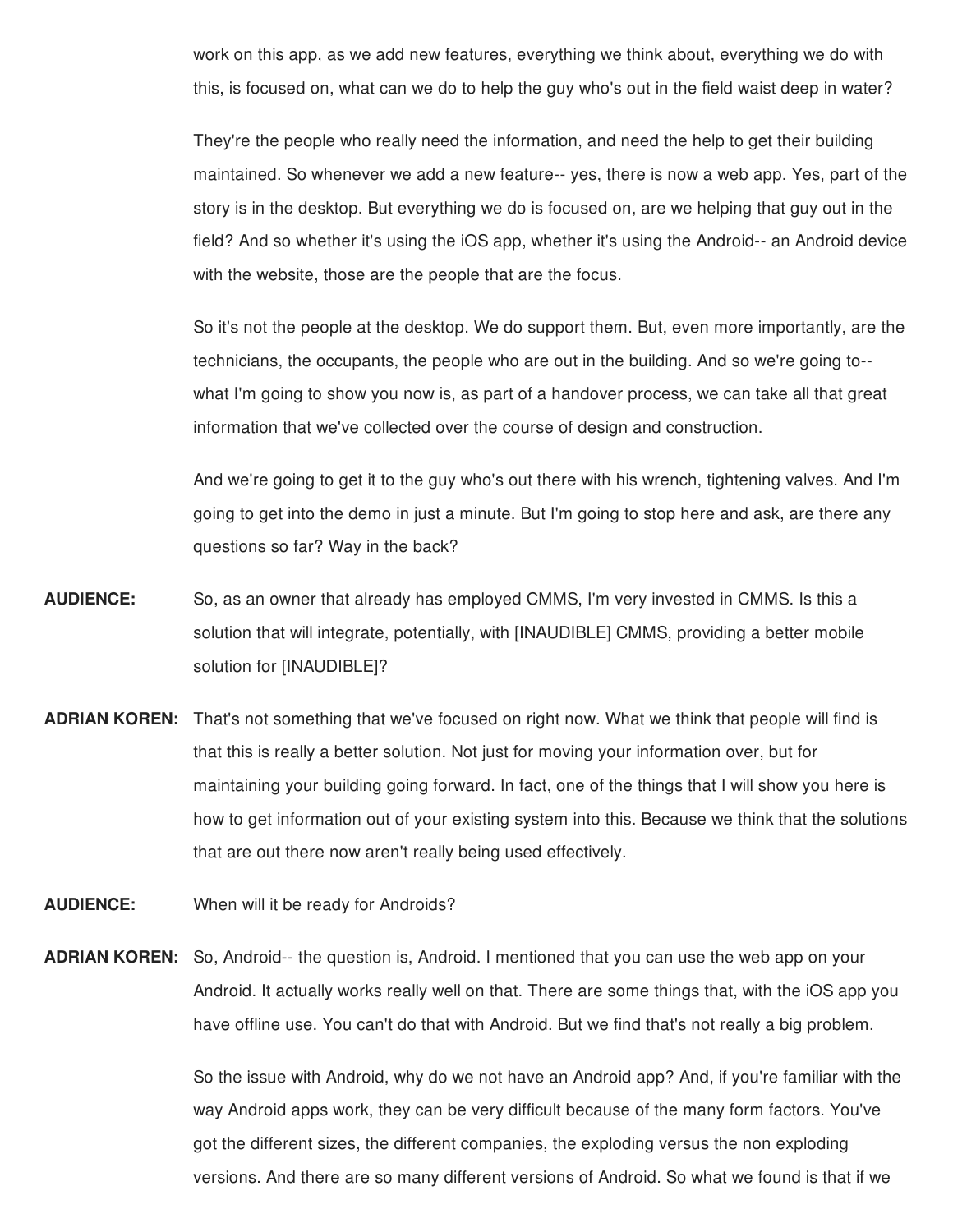were to support an Android app right now, it would be very expensive for us, because we'd have to spend a lot of time making it work on all these different form factors.

It's an issue we don't have with the iOS. So for right now, we are spending our time and our effort in improving the platforms that we have now, which is the web app-- which as I said, does run on Android phones very nicely-- and on the iOS app. And we feel that that's where we're providing the most value. That doesn't mean that won't change in the future, but for the short term, we're not going to have a native Android app.

- **AUDIENCE:** So, [INAUDIBLE] 3D model, is that actually in the latest release?
- **ADRIAN KOREN:** I have no idea where this is thing--
- **AUDIENCE:** [INAUDIBLE].
- **AUDIENCE:** On transition, [INAUDIBLE].
- **AUDIENCE:** [INAUDIBLE]?
- **AUDIENCE:** iPads, is that versus phones?
- **ADRIAN KOREN:** So this, you can work-- the question was, iPads versus phones. And you can run the app on the iPad. It is optimized for the phone. And again, the reason why we did this is, we found that the people who are out in the field doing this work, they're not generally carrying iPads with them. They want the smallest form factor. Even the pluses--

[INTERPOSING VOICES]

- **AUDIENCE:** They are now. Ops guys are carrying iPads.
- **ADRIAN KOREN:** You know what? As I said, you can use it, and it's something that we will continue to look at. Really, we have optimized the experience for the phone right now. And that's something that we could take a look at, as we hear more about people wanting--

[INTERPOSING VOICES]

**AUDIENCE:** guys, we're not here to bother [? setting up ?] your phone.

**ADRIAN KOREN:** Yeah, it does use--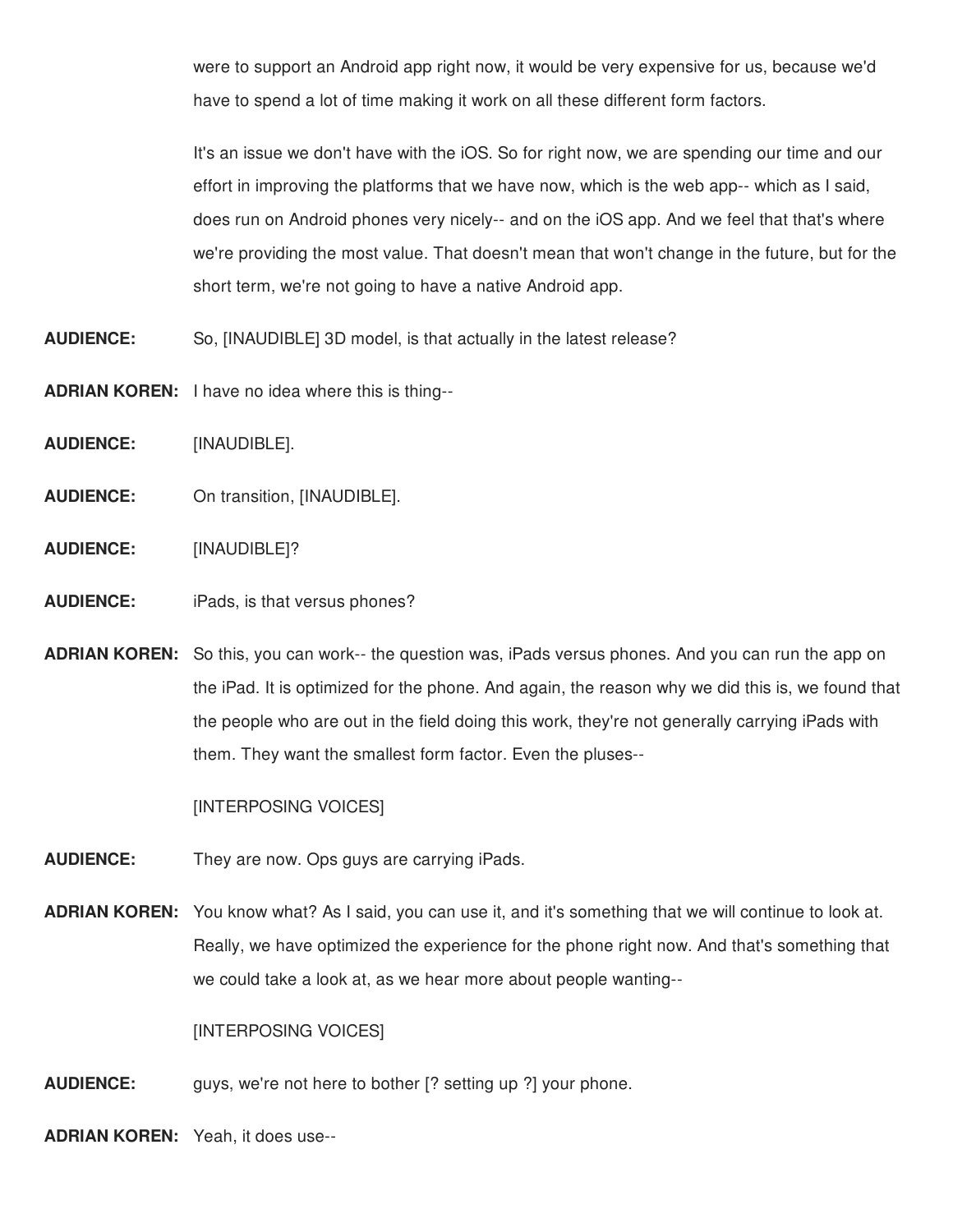**AUDIENCE:** [INAUDIBLE]

**ADRIAN KOREN:** It does work. It's just the UI has not been optimized to take advantage of the full size. Anything else? OK we're going to dig into the demo now.

> So, I'm going to start with the assumption that everyone here has, at some point, followed the instructions from that first slide and joined as an occupant. And so what I'm going to show you here is, once you're in as an occupant, starting your own portfolio. So this is going to be the first step when you want to maintain your own building. We're going to go over here-- if you haven't gone through that step. you can go through the login process and start your own portfolio.

There's an option which says I want to join a portfolio, I want to add a new portfolio. You can go through that step, say I want to add a portfolio. If you've already logged in, you add a portfolio here from this side panel. And so I'm going to create a portfolio, and it's going to be called conference center.

- **AUDIENCE:** What designates something as a portfolio?
- **ADRIAN KOREN:** So, a portfolio is our notion, basically, of an account. You have a group of buildings that you're maintaining together. You have similar groups of people working on them, a single owner. Now when I say similar people working on them, maybe some technicians work in some buildings, and some work in others. But in general, it's being maintained as a single unit.

Also, when we get to things like pricing, a portfolio can be converted to a paid portfolio as a single group. When you do reporting, you can report across an entire portfolio if you want to see where you-- what categories are producing the most tickets. You could do that for a single building or across a portfolio. So, the first thing you're going to do once you've created your portfolio, is your going to create a building.

And so this is a new building that we've just completed. And we have been designing it using Revit, and we have a lot of good information in Revit and we want to get that information into Building Ops so that we can start maintaining it. So, we start by creating the building called [? Hanspile ?] Hall. And I have to type an address in here. So let's see if I can type correctly.

And one thing that I'll just point out-- I want to add a photo. You don't have to add a photo, but it's just so much nicer if you do. So there's a photo. And I want to point out, just-- there's a building prefix down at the bottom, which is currently been recommended as HH. You may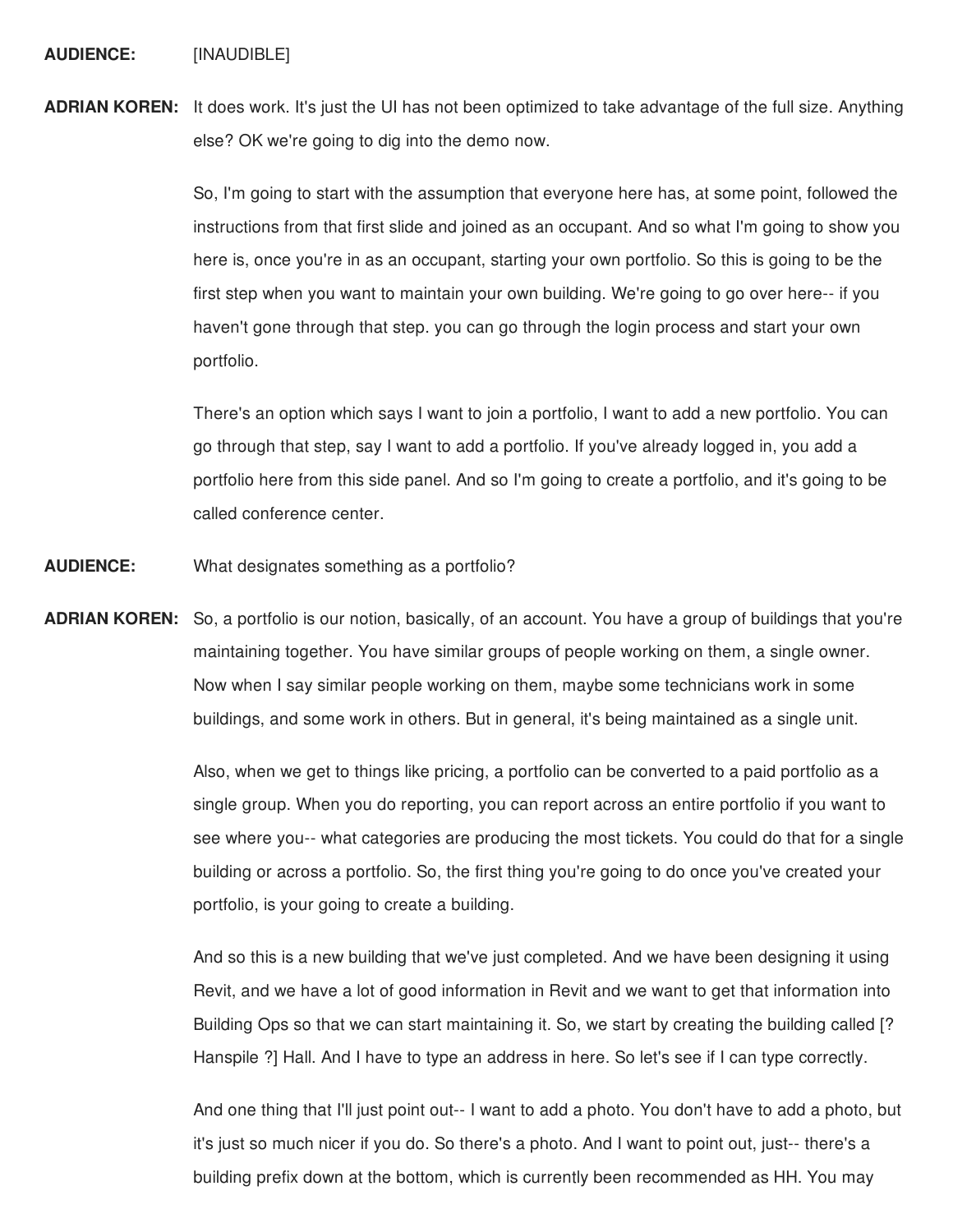have a system already in place that says, I want to use naming differently. Now this prefix will be used as we create tickets, assets, as a prefix. I want this to fit into my existing way of working, so I'm just going to change this.

And it's smart enough to know that I didn't really type the full address in. I didn't type my zip code. So we're going to go use a GPS type system to say here's a better form of the address, which I'm going to accept. And so now I have a building. And now I'd like to get asset and equipment information into this building from Revit.

So, the first thing you're going to need to do, if you're experience with Revit, is-- you probably guess that you need a plugin. And that is in fact the case. And if we go over here to the Settings page, where we have a summary of our portfolio, and down here at the bottom you can download your plugin for Revit. I'm not going to go through the process of installing a plugin because that's not really very interesting. But this is where you would go when you're starting to work with Revit.

So now let's go to the process of getting some of our information into Building Ops. It helpfully logged me out. That was very nice of it. There we go. So, here's our lovely design.

And the first thing we're going to do is, we're going to select the information that we want to move over. Now, one thing that I could do here is just go and drag select everything, and send that over. You don't want to do that. There's a lot of information in this model that is not really useful to people maintaining the building.

I've seen some really complex models. They're really awesome, where you have a clock, and every single digit on the clock is modeled in Revit. But the reality is, people aren't going to go out and do maintenance on the number four. So don't send all that information. One of the most important things you can do in this part of the process is figure out exactly what your maintenance people need, and make sure that you send just that information over.

So in this case, I'm just going to grab a few things. I'm going to do a drag select here. And I'm going to use the filter. And I think what I really want is some lighting fixtures-- lighting devices, I think, and electrical equipment. I'm going to pick a small set here.

We have had people who've gone through this and just uploaded 40,000 pieces of equipment in one shot. You can do that. It's probably not the best thing for your maintenance people. Now that I've selected the equipment that I want to send over, I'm going to switch the add-in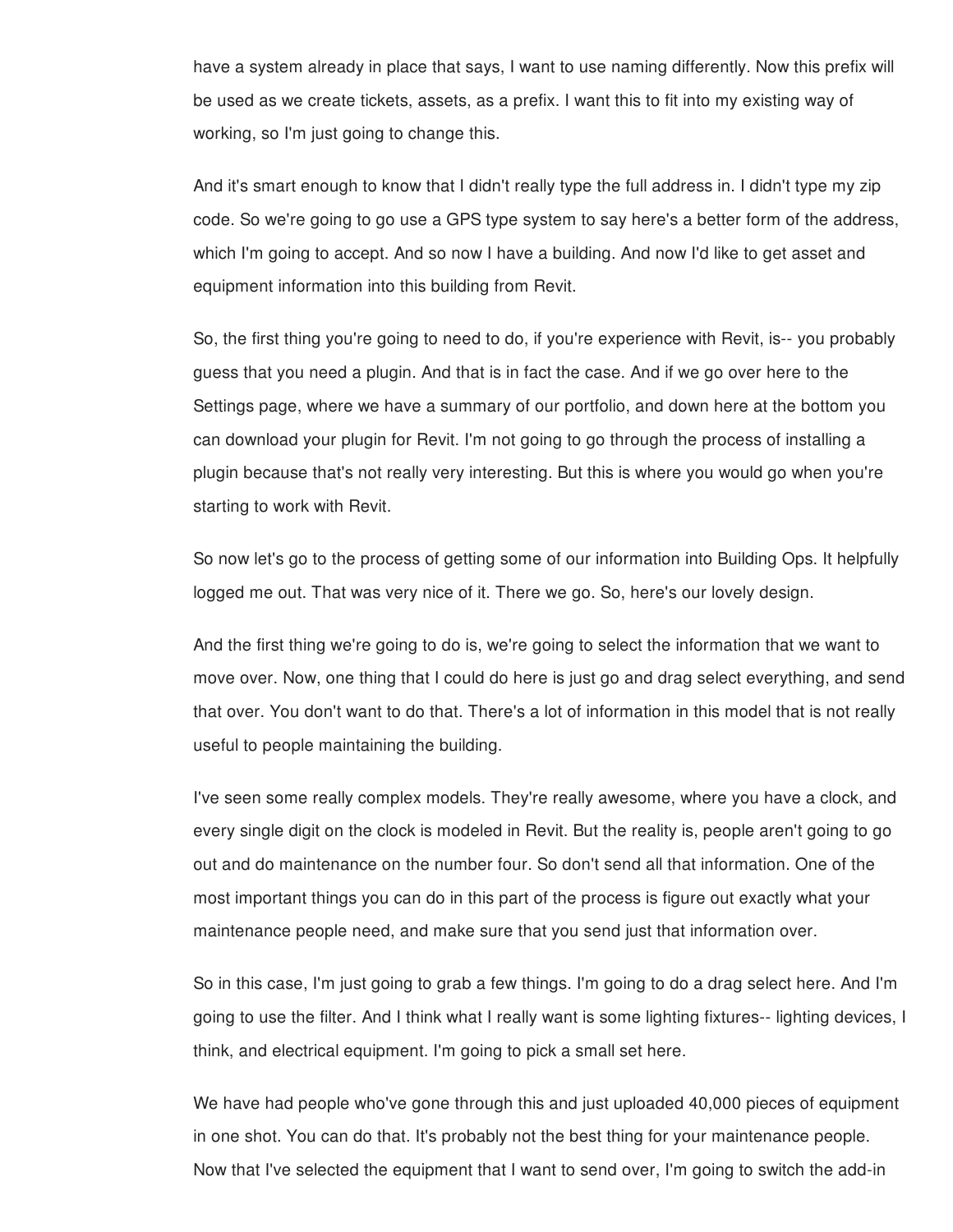tab. And you can see that we have the Export button here as part of the Building Ops add-in.

Now, I just want you to remember that this is a process that is currently taking people 18 to 24 months to get this information in. I'm going to show you how you do it here. I'm going to hit the button, and it's going to ask us for a code. Where are we going to get this code? We're going to get this code from Building Ops.

We're going to go back to the building that I just created. And I'm going to say, generate a code for me. This is a secure, single use code that I can grab from here. And I'm going to drop that code right into Revit. It verifies, is that the name of the building I wanted to import to? It is, and now we're going to export. And we're sending the information.

Again, this is something that has taken two years now. And I think it's done. Let's go see if the information is there. There we are. We have a whole bunch of assets that we have had in Revit. They're now available right here in Building Ops for us to maintain.

Let's take a look at some of the information that we've pulled over. That one does not have much useful information. Let's find one-- get something better. Here we go. We've pulled over some-- the various properties, these things when I expanded through this More or Less button.

These are properties that we don't natively support in Building Ops. But we pull them over anyway, because they might be useful. We've also brought in the-- recognized the fact that it is a lighting device, because when you're maintaining you might want to do reports or assignments based on what type of device it is. We've pulled in the name of the device. There's something else we've pulled that's really useful to maintenance people, which is the location.

You can see that we've identified the location. And I'll show you now that we've actually produced a list of rooms in the building, which you can now use to maintain it because that's how people are going to maintain. They're going to walk into a room and say-- a maintenance person will go into a room and say, what do I need to do here? But we also have the 3D model and let's take a look at that.

And it's important to note that the way maintenance people use a 3D model, it may be a little bit different from the way you're using it when you're constructing it, because you actually have the building in front of you. But what you really want to see here, is sort of the context. You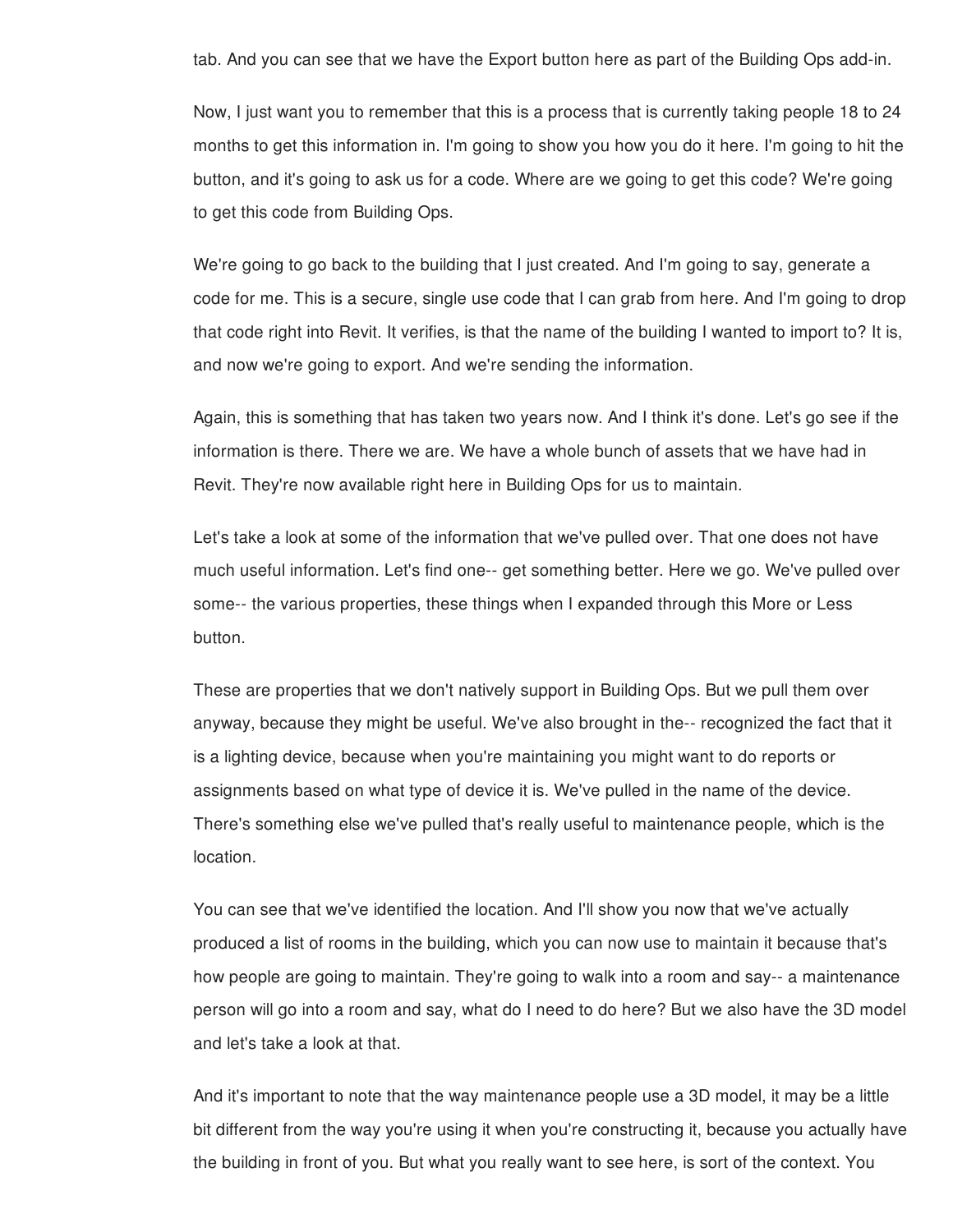want to see the model-- the device, as it sits in the building. What's connected to it? What's behind the wall? And so on.

And of course it's helpfully going really slowly right now, because it's a demo. OK, there should have been a 3D model up here by now. This is going very slowly. That's what happens when you have a wireless network with 10,000 people banging out at the same time. OK we're going to try this again a little bit later with a different model. Hopefully that will happen a little bit faster.

As I said, we also have information-- in addition to [INAUDIBLE] information, we've brought in a lot of room information. So we know how many floors there are. We know what the different rooms are. And from each of these rooms, we can then go in and see-- in this workshop-- we can see the assets that are in it. We can also see the associated tickets.

We're not doing any maintenance yet, so there are no tickets. But this means that someone who's doing maintenance in a room can go and look into them and see what else is there to do work on, while I'm here in this room. And we don't have to set this up. We don't have to spend months putting this information in, doing data entry, because it's all coming from Revit. Was there a question?

**AUDIENCE:** The [INAUDIBLE] that's automatically associated with the room?

**ADRIAN KOREN:** Right, because in the--

**AUDIENCE:** In the model it was associated?

**ADRIAN KOREN:** The model, it was associated with location. And so we brought that information in here.

**AUDIENCE:** Are you going to [INAUDIBLE] bringing over the information from [INAUDIBLE]?

**ADRIAN KOREN:** That's the next thing I'm going to do.

- **AUDIENCE:** What's file type formats? [INAUDIBLE]?
- **ADRIAN KOREN:** Basically, the way we have this set up is that you're going to export the information directly from Revit, or from BIM 360 Field. We do some processing behind the scenes to have it in a format that we can display easily when the wireless network is working better. So you don't actually have to worry about what file formats are being stored, because we take care of all that when you do the export from Revit or BIM 360 Field, which is what we're going to do next.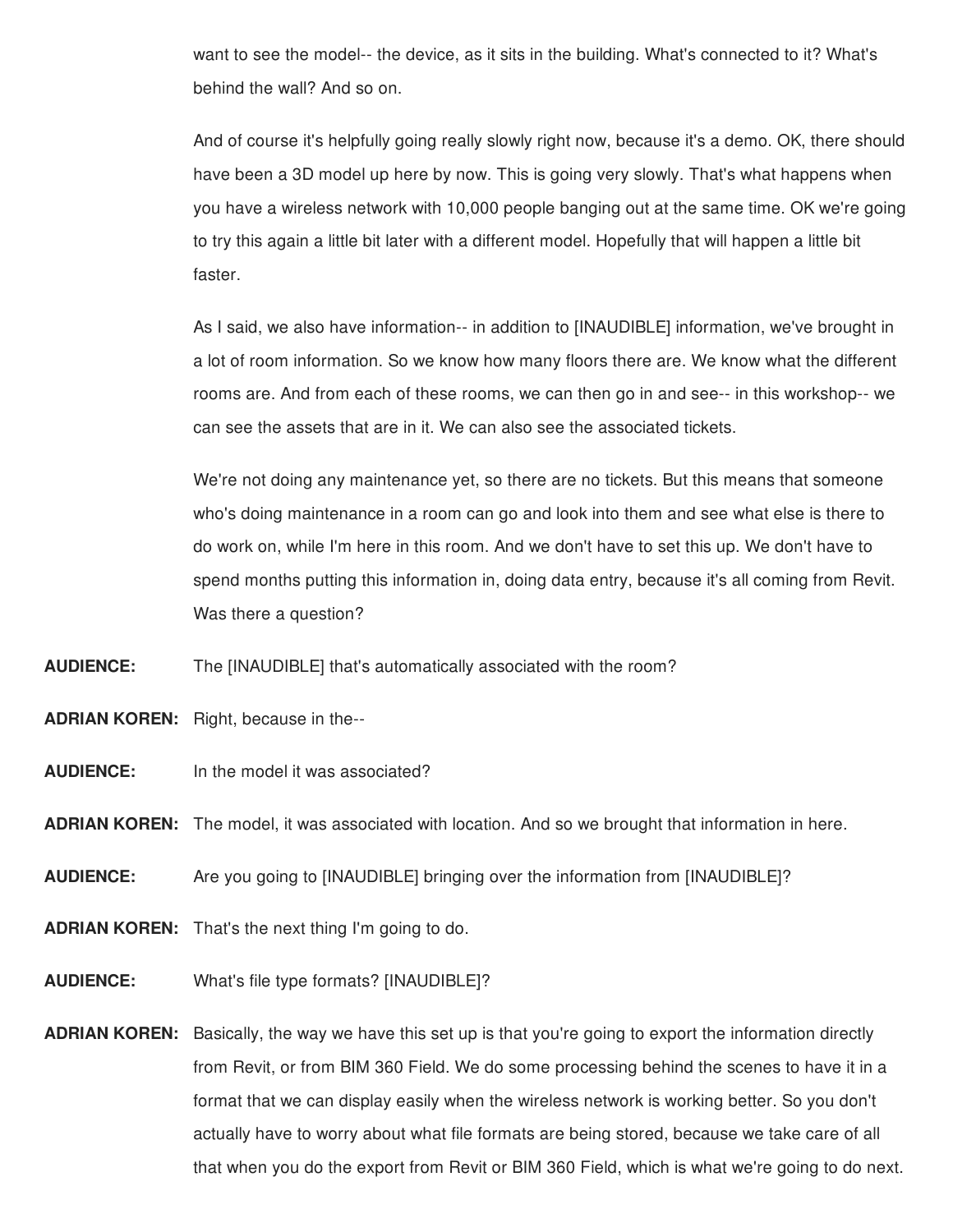We do that transfer, and we take care of all that for you.

**AUDIENCE:** [INAUDIBLE]

**ADRIAN KOREN:** I don't think we have the ability to do that now. Right now, everything is done through the tools, which is done through Revit. It's done through Field. So if you're using it in those, we can bring it in. If we don't support it, we'd like to hear about your use. Go to the AU2016 portfolio and post something about it.

**AUDIENCE:** [INAUDIBLE]

- **ADRIAN KOREN:** As I said, we're actually importing from Revit. So you may need to convert, bring it into Revit, and so on.
- **AUDIENCE:** Are you going to make customized so different owners can actually customize for their needs, because different owners have different needs and some of them may not use some of the [INAUDIBLE].
- **ADRIAN KOREN:** So the question is, will we be able to make this customizable so that different owners can use different functionality? The answer is yes, with a caveat, which is that it depends on what-- we want to ask the question first, what do they want to customize? There are some ways that this can be customized now. We do want to be really careful with this, though, because one of the prize things we've achieved with this is that it is very easy to use.

The more we make it customizable, the harder it is use. And then we've stretched out that initial period, so that instead of in 10 minutes you're getting started, you're bringing in consulting, and now you're back to six months. And we've lost some of this value. So the question is going to be really, what kind of customization do you need, and how can we accommodate that without making the tool suddenly so complicated that we we've lost what's really great about this right now? So we'd be interested in hearing what type of customization- and I will talk about that a little bit later, some of the customization that you can do already.

- **AUDIENCE:** Is there the capability of exporting this material that you can pull out of this model to another model?
- **ADRIAN KOREN:** Right now, you can export the information from this to a CSV file, which then gives you a lot of flexibility and other tools to bring it in. What we really found though is that, when we get to this point, we have the information in the form that's most useful to maintenance people. They, at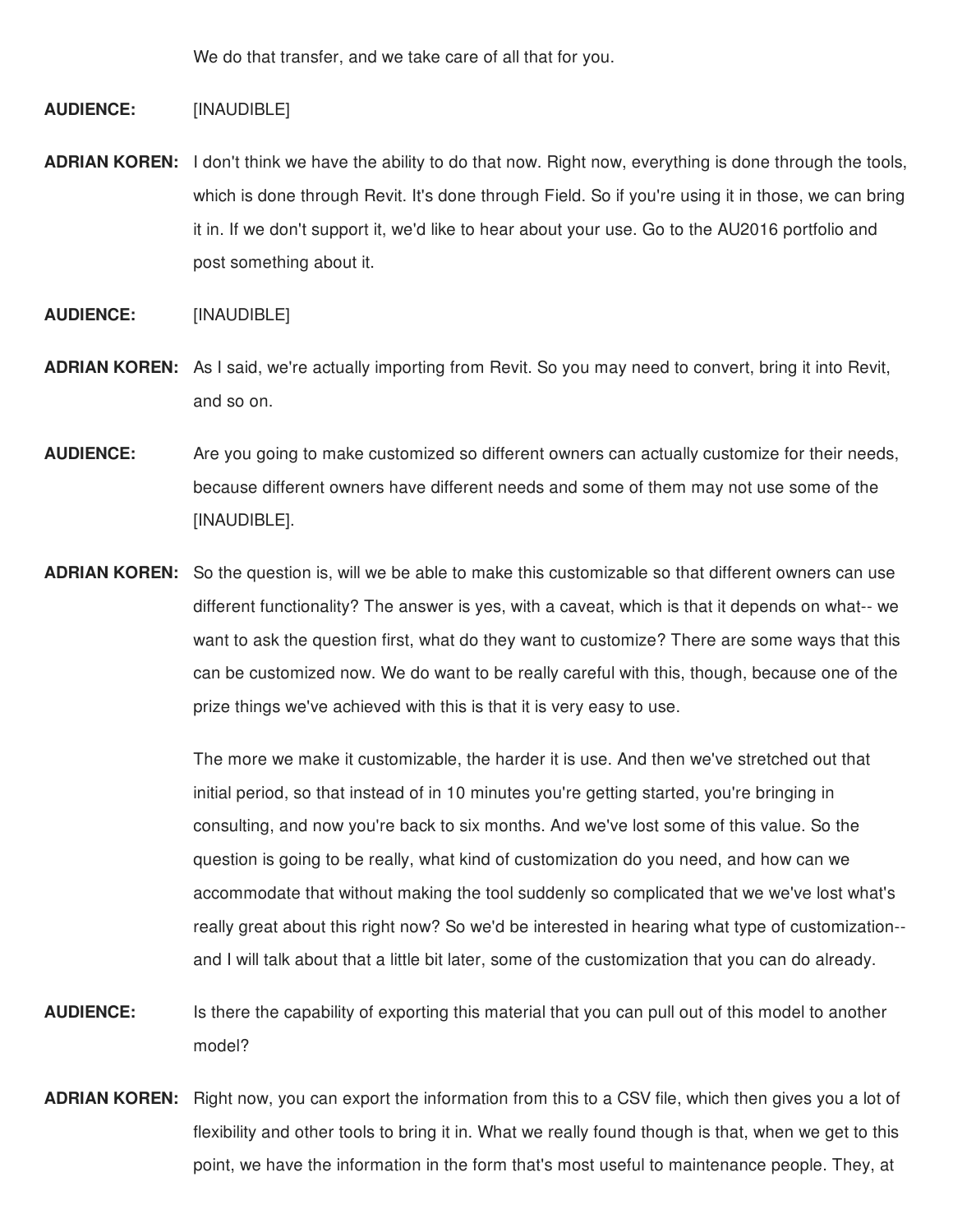this point, are able to start maintaining the building. And the general feedback we've got is, that they're now happy with this in this form.

- **AUDIENCE:** I'm thinking that as a building owner, I may have an object, a renovation, or a wing, or something, of a building. And I want to get that information from that project back to my model of the building.
- **ADRIAN KOREN:** If you're doing renovation, probably the flow that you're going to follow is, you're going to go back to the model, either from Revit or from BIM 360. And you're going to start with that, because that's your as-constructed model. That's probably the best place to start for doing renovation. Once you do that and you make changes, you can then re-import.

And we won't generate lots of duplicates. We will match the existing assets. We'll recognize that you've added certain things, added certain rooms. So that's probably the best way to achieve the scenario that you're describing. Way in the back, in the green?

- **AUDIENCE:** Are you able to connect through [INAUDIBLE]?
- **ADRIAN KOREN:** That is done through BIM 360 Field. And that's actually what I'm going to show. You can-- Glue connects to BIM 360 Field. Then Field would go-- and I'm going to be showing that in just a minute.

**AUDIENCE:** [INAUDIBLE]

**AUDIENCE:** [INAUDIBLE] Is it possible to [INAUDIBLE] the [? extraction ?] [INAUDIBLE]

**ADRIAN KOREN:** I'm going to be getting to that, absolutely. The answer is absolutely yes. And after we go through BIM 360 Field, I'm going to be showing more about the use of tickets, and that's going to include how we do reporting with it. There's a lot that you can do with that. OK, so, there were a couple of questions about Field and Glue, so I'm going to go ahead and get to that right now.

> I'm going to start by creating another building. We've got another building we've built. And again, I have to type an address. Of course we have to add a photo. It's a very modern, postmodern architecture, as you can see.

So, now we have a building that's just been constructed. And we've constructed it using the BIM 360 suite of tools. So we have a lot of information in BIM 360 Field that we want to bring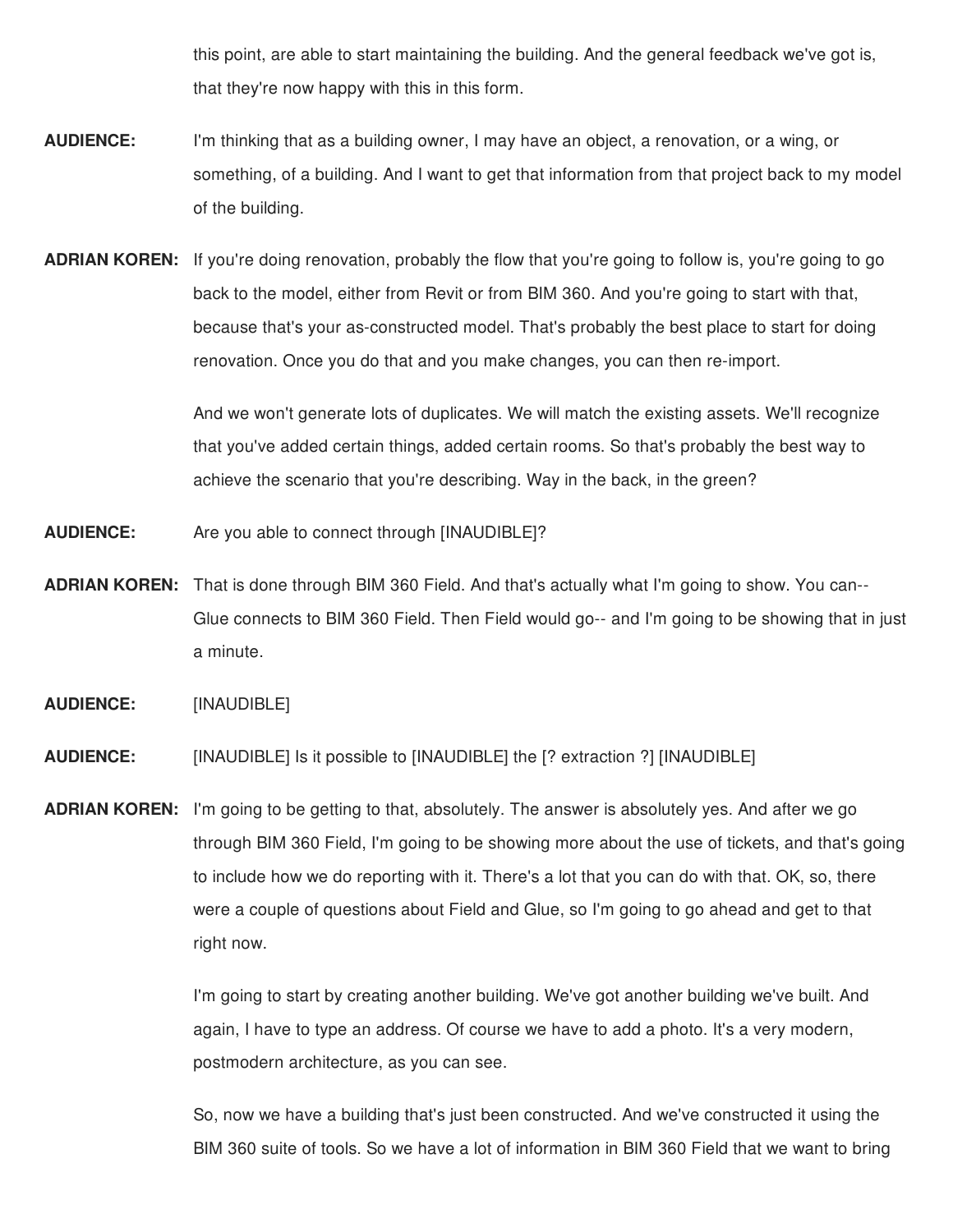over. And so there is our old friend Ben 360 Field.

And there's the equipment that we have. Same caveat that we had before with Revit. We want to be careful about what we bring in, because not everything that's important during instruction is important during maintenance. Best thing to do is talk to the maintenance people and find out what they really need. In this case, I'm just going to filter-- now, I want to give you one warning here.

Some people have tried to do this-- use the check boxes here to select what they want. That doesn't work. Everything that's on this list will be exported. So if you want to export a subset of this, use the filters. That's what I'm going to show here. I'm going to filter down to just a handful of cooling towers. That'll be enough for the purpose of this demo.

And if we go over to More Actions here, you can see that there is a menu item built in. There's no plugins, there's no configuration here. It's just there-- right there in Field already. And it says Export to Building Ops. If I select that, we're back where we saw before. We need a code. And I'm going to generate a code the same way we did before. Grab the code.

It's verifying the name of the building. And now the export is taking place. And I'm going to give it a couple of seconds. But the information is now being sent-- you know what? While we're waiting, I want to look at this a little bit more. Because I want to see what we have in Field that's useful. There's a lot of really good stuff in here.

For example, we've got some user's manuals. there's a maintenance manual right there. That's exactly the kind of thing that our maintenance people want to have available to them when they're out in the field. We've got some photos. We've got all sorts of good stuff in here, in addition to the model and the other information. So let's take a look in here at what we've got.

And there they are. And there are the manuals, there are the photos. Model is thinking, there's a little bit of processing going on right now that sometimes takes a couple of minutes. The 3D models are just not cooperating today. We'll give that a try in a little bit, later. But what you see now is that we've taken information-- it might have been in Glue originally, it was passed into Field. And now we've-- in a matter of minutes, we've taken all that information and made it available to Building Ops.

So one of the questions that sometimes comes up when you are dealing with someone who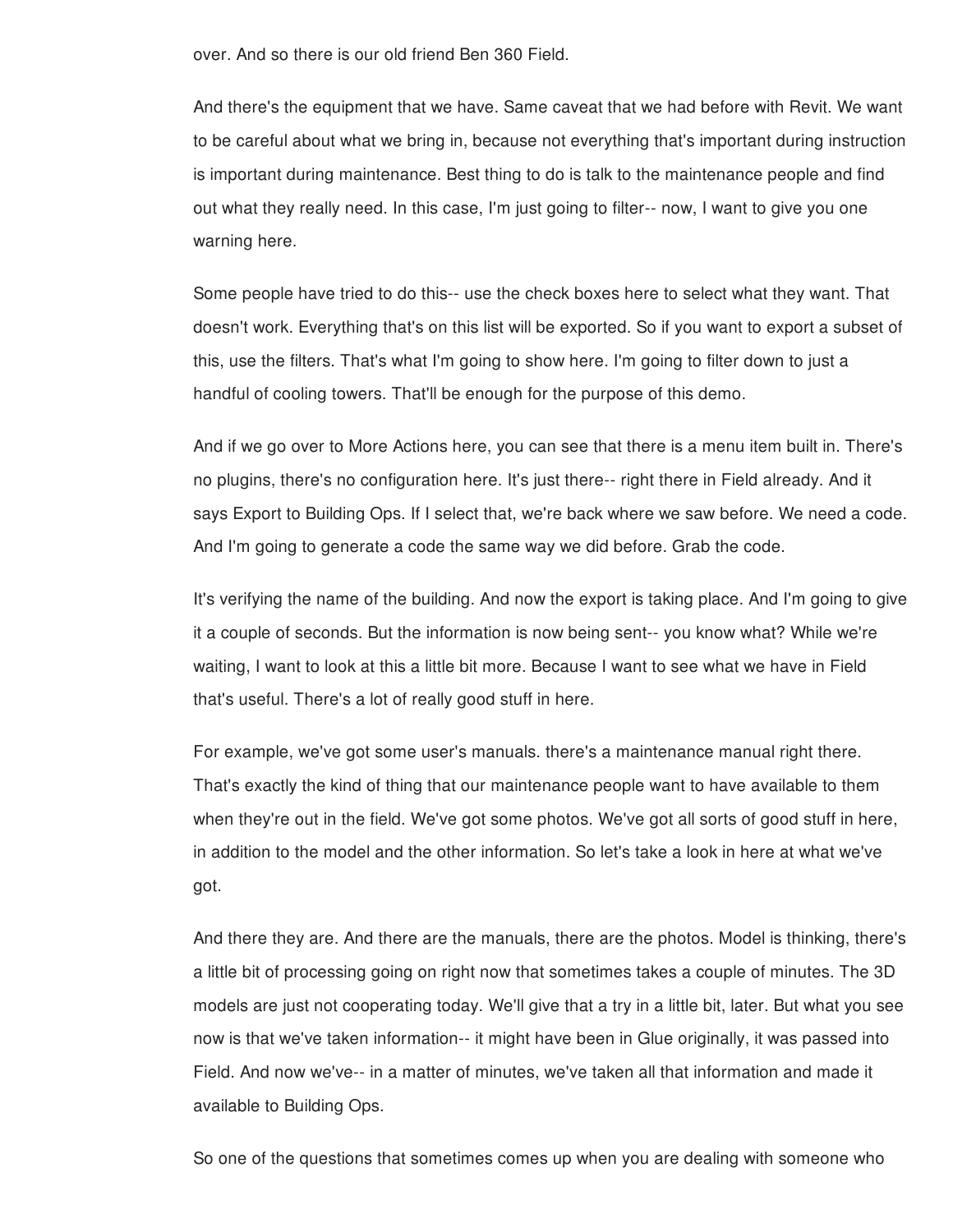has an existing system is, even if they want to adopt this system, what do they do with their existing information in some of their existing buildings? So, another way that you can get information into this is through a CSV import. I'm going to show that just very briefly here. Add just one more building. Have to type yet another address. One more photo.

And so if-- that's the wrong CSV. Let's go to the one with assets in it. So, this is the format. And this will actually look familiar if you've seen the export of CSVs Field. It's designed to be very similar so that it's easy to go from one to the other, if you're not going through the export process.

If you have information in this form, it's very easy for you to import this into Building Ops as well. So let's take a look at that. Figure out a list of assets, and I go to the Add button up here. You can see there's this little Document button. This is how you can download a template. So if you're not sure of what the format is, download the template. It's got instructions in it.

I've already done that, so I'm just going to go straight to Import from CSV. Let's get the right CSV. And now I've imported all those assets in. So now if this is a building that already exists, so we built the new building, we've imported from Field, we want to bring over the existing buildings into the system as well.

We go to, perhaps, an existing system that we're not happy with. We export from CSV, munge it a little bit, bring it into the system. Now all of our buildings and all of our maintenance information is set up in Building Ops.

- **AUDIENCE:** Can you also import the associated documentation?
- **ADRIAN KOREN:** Right now, through the CSV, we don't have a way of importing the documentation. CSV is not really a good format for that. So there would be some manual process for that right now.
- **AUDIENCE:** Can you import [INAUDIBLE] hyperlinks? [INAUDIBLE]
- **ADRIAN KOREN:** There is a way that you can have a custom-- so let's take another look at that CSV. If you look at these things way at the end, we've got these things, expected life replacement code. Those are custom fields. Those are not things that Building Ops natively supports. But we do bring those in.

So if we take a look at-- down here we've got the More button. And you can see that it's fairly smart about it, in that we recognize that the date was in fact a date. And so you could put links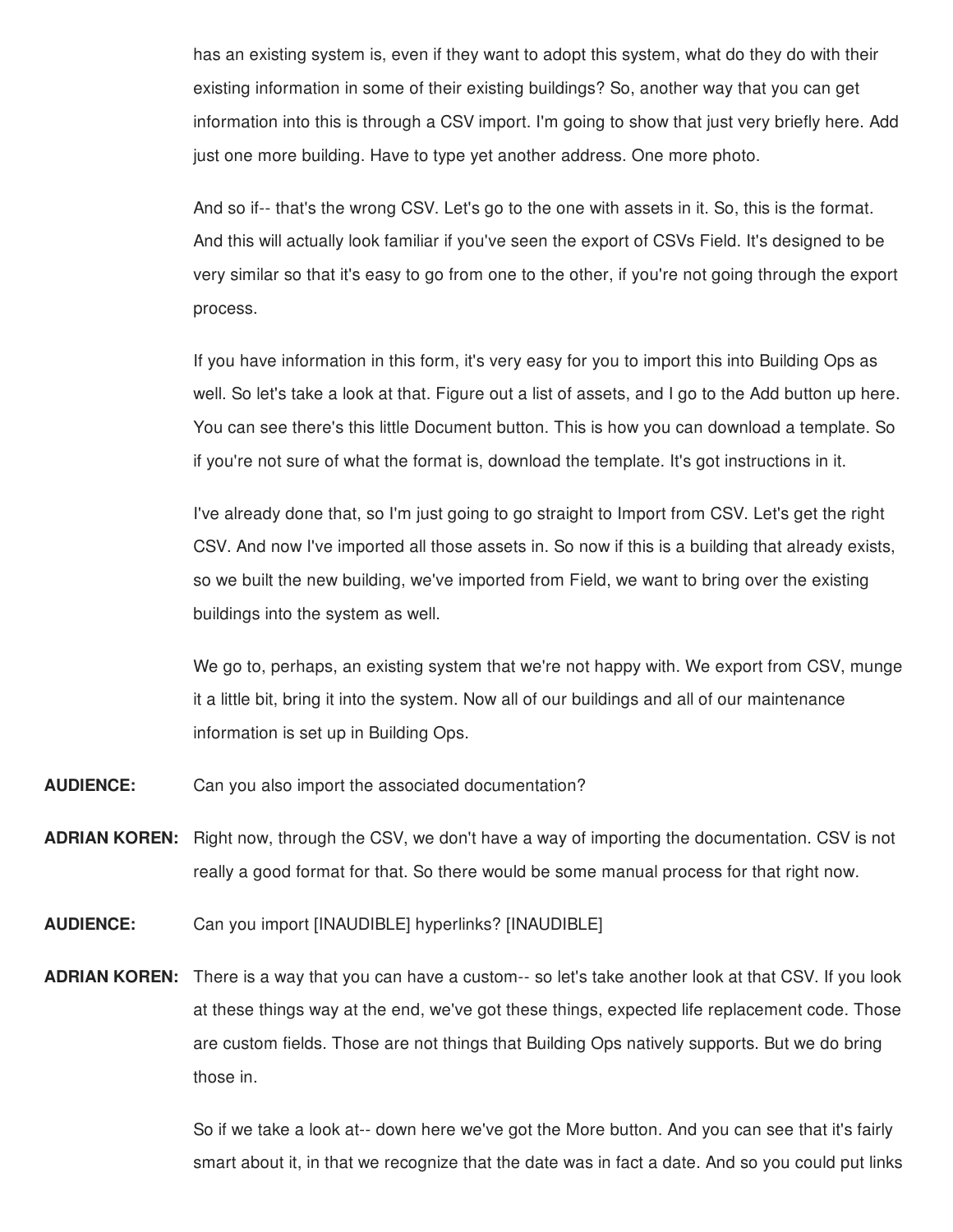in there as well. And they will appear as hyperlinks, and so you could link documentation that way.

## **AUDIENCE:** [INAUDIBLE]

- **ADRIAN KOREN:** We don't yet have the way to go back from Building Ops. And the reason for that is, really, for most people who are doing this maintenance, handover really is kind of a Rubicon. Once you cross over it, you're not going back. You want this information in this new format. You still have those field-- your Field project, if you want to go back to it and do a large renovation project. But in most cases, for the purposes of doing maintenance, this is the format that you want. And they don't really want to bring the information back to their Field model, because the owners are not using Field. They're not working with it in that format. So there isn't really use for them to take that information and bring it back, because this is what's going to be working with, day to day.
- **AUDIENCE:** What's the best way to get information into a model during the times [INAUDIBLE] so it's packaged and ready to go?
- **ADRIAN KOREN:** What's the best way to get information into the model? That's actually something that I'm not-- I don't know all that well. I just mostly know the operation side of it. It really is something that should be coordinated with the maintenance team. What information do they need? A lot of the information is already going to be there.

The most important thing is the list of assets and their locations. That's the thing that they most want to have, and that they don't have right now. As far as what properties they have that are on there, a lot of it probably is already there. The problem that most maintenance people have during these transfers is usually too much information, not too little. There's so much information that's coming over that they can't filter out the things that they need, usually.

So the biggest challenge for doing this, is really to find out what your maintenance people really need, and not send that information over. Or find out the things they really need, and only send that information over, and not send out all the other things. But the best way to really nail that down is to talk to the maintenance team. And wen I say the maintenance team, one of the things that you should talk to are the people who are out there doing the maintenance, because a lot of times you'll talk to the owners and they say, we need these 40 things.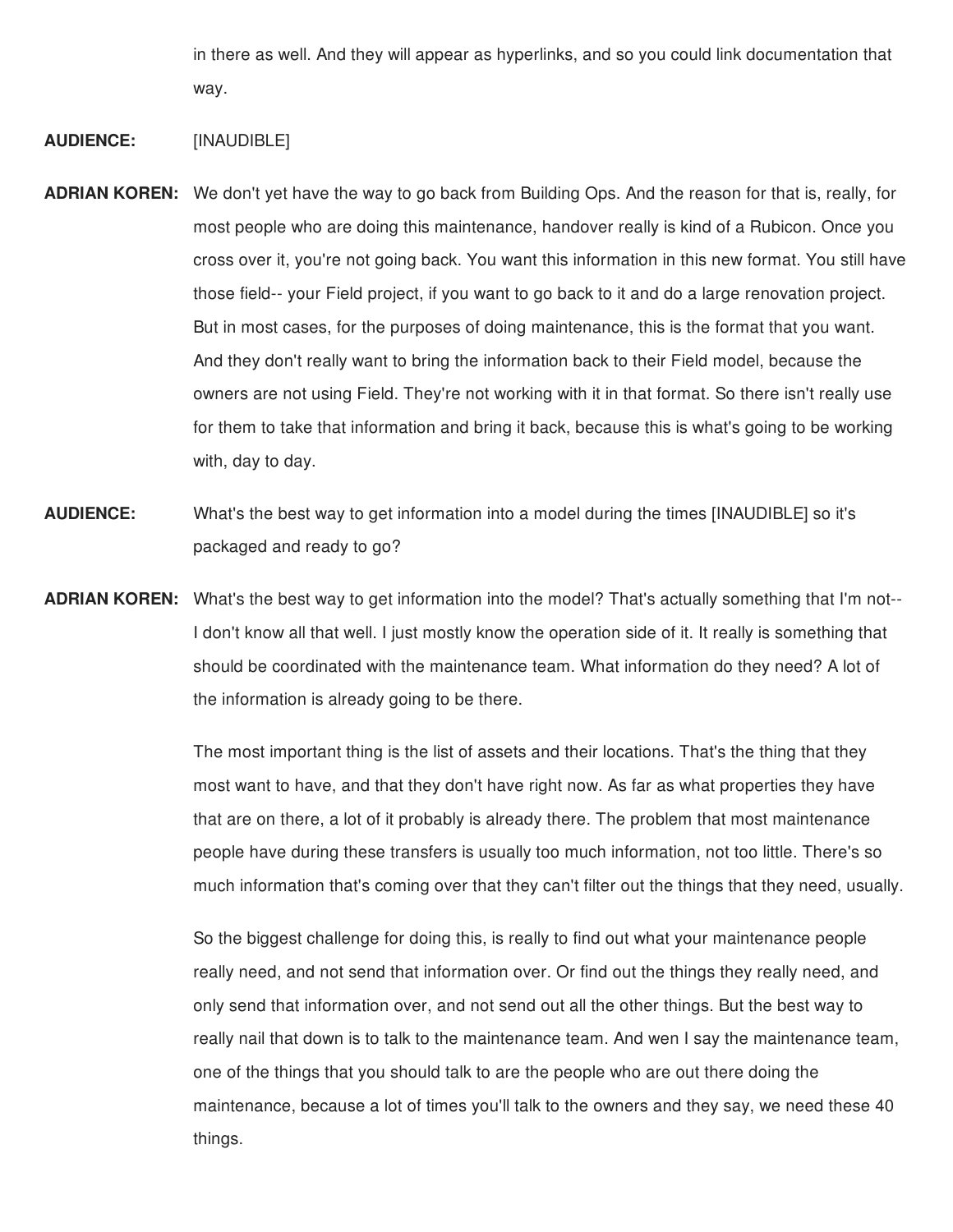And then you talk to the people who are out in the field, and they say we only need these six things, and two of them are not in those 40. So, the more you talk to people, the more you find out that there's really only a few really important things that they need. But those things are really important.

**AUDIENCE:** If you're doing a major renovation, [INAUDIBLE] updates [INAUDIBLE] included?

- **ADRIAN KOREN:** If you're doing a major renovation, what that probably means is that you're going back to Revit or BIM 360 Field, and working on it there. Once you do that, you can re-export. You can go through the process that we've done already. We can do that again. It will not create a bunch of duplicate assets. It will identify the assets that have been newly added, and add those to your system so that you can-- as many times as you want, you can update Building Ops from models that might be changing and keep your maintenance information up to date that way.
- **AUDIENCE:** Can the update reuse some [INAUDIBLE] of the redevelopment? If I do something [INAUDIBLE] I conveniently export from the [INAUDIBLE]?
- **ADRIAN KOREN:** Can you give me an example of something that-- some information that you're concerned about losing in this?
- **AUDIENCE:** We went through [INAUDIBLE] renovation. We re-export the [INAUDIBLE]. But, if I do some [INAUDIBLE], we lose [INAUDIBLE] in If re-export?
- **ADRIAN KOREN:** If you re-export-- if there are assets that are already there, it's not going to overwrite them and clobber the information that's there. It's just going to bring in things that are newly added. So it's not going to overwrite information that you've--
- **AUDIENCE:** You could have duplicates.
- **ADRIAN KOREN:** It will identify-- if you are re-exporting a field model, it uses the field identifier to recognize which assets are already in the system. So it won't be re-export those.
- **AUDIENCE:** [INAUDIBLE] deletes the [INAUDIBLE] it won't anymore? The [INAUDIBLE] is gone, and the field identifier [INAUDIBLE]
- **ADRIAN KOREN:** It won't-- so one thing it won't do is actually delete things, because part of our policy is we never delete anything, because historical information is always important. I think that it will mark those as no longer in use. So assets have a status indicating whether they're in use,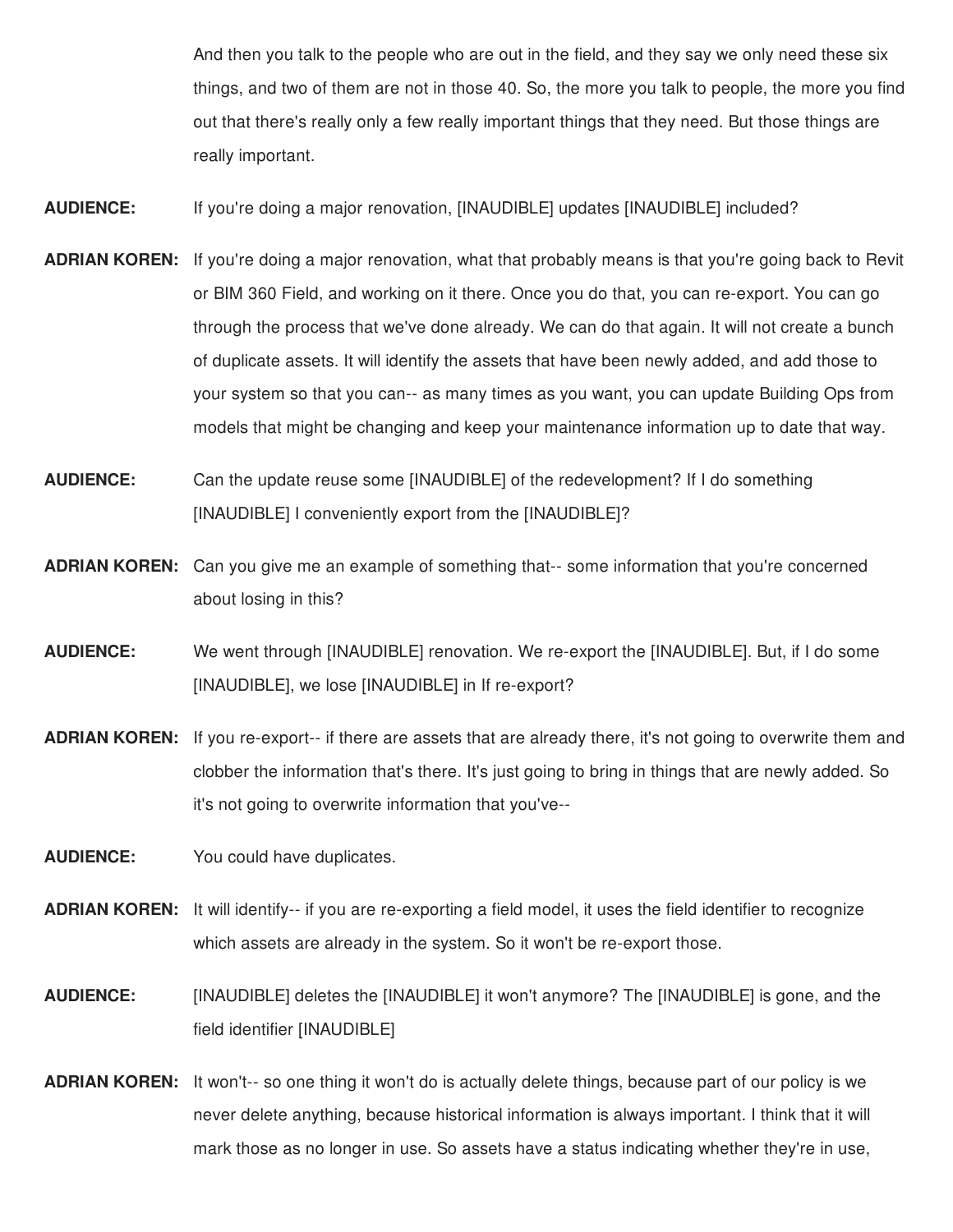they're being commissioned, maintenance, and so on. And so we can mark things as being no longer in use, and I think that's what we do when we do an export and assets are no longer there. I'd have to check that though.

**AUDIENCE:** [INAUDIBLE] got me thinking. I'm an [INAUDIBLE] guy, so we sometimes make our own [INAUDIBLE] What if we're making terrible

[LAUGHTER]

**AUDIENCE:** [INAUDIBLE]

[INTERPOSING VOICES]

**AUDIENCE:** You want the [INAUDIBLE] number. The [? family ?] is geometry. And you use the [INAUDIBLE] point method for it to [INAUDIBLE] that groove [INAUDIBLE] is located at, [INAUDIBLE] But not really the family. And then you have the contractors go off their information about that.

[INTERPOSING VOICES]

- **AUDIENCE:** [INAUDIBLE] For a bunch of confusing reasons, [INAUDIBLE] aren't supposed to do the room. They're best, in my opinion, as a contractor, not posted at all, because they're associated with concrete.
- **AUDIENCE:** You can make them a piece of mechanical equipment and use that room point [INAUDIBLE] method to pull that down into the room, and then it recognizes the space that it's in.
- **AUDIENCE:** So the general contractor would have to be enforcing the fact that it moved.
- **AUDIENCE:** Well, the engineer should be [INAUDIBLE]

**AUDIENCE:** Well, [INAUDIBLE]

## [LAUGHTER]

**ADRIAN KOREN:** I'd like to discuss this more. I would love for you to post this question, and let's talk about that. Because it sounds like there's an interesting scenario there. So please post it to AU2016, and let's talk about that scenario.

**AUDIENCE:** [INAUDIBLE], our information is coming from [INAUDIBLE] Field, [INAUDIBLE] equipment. Not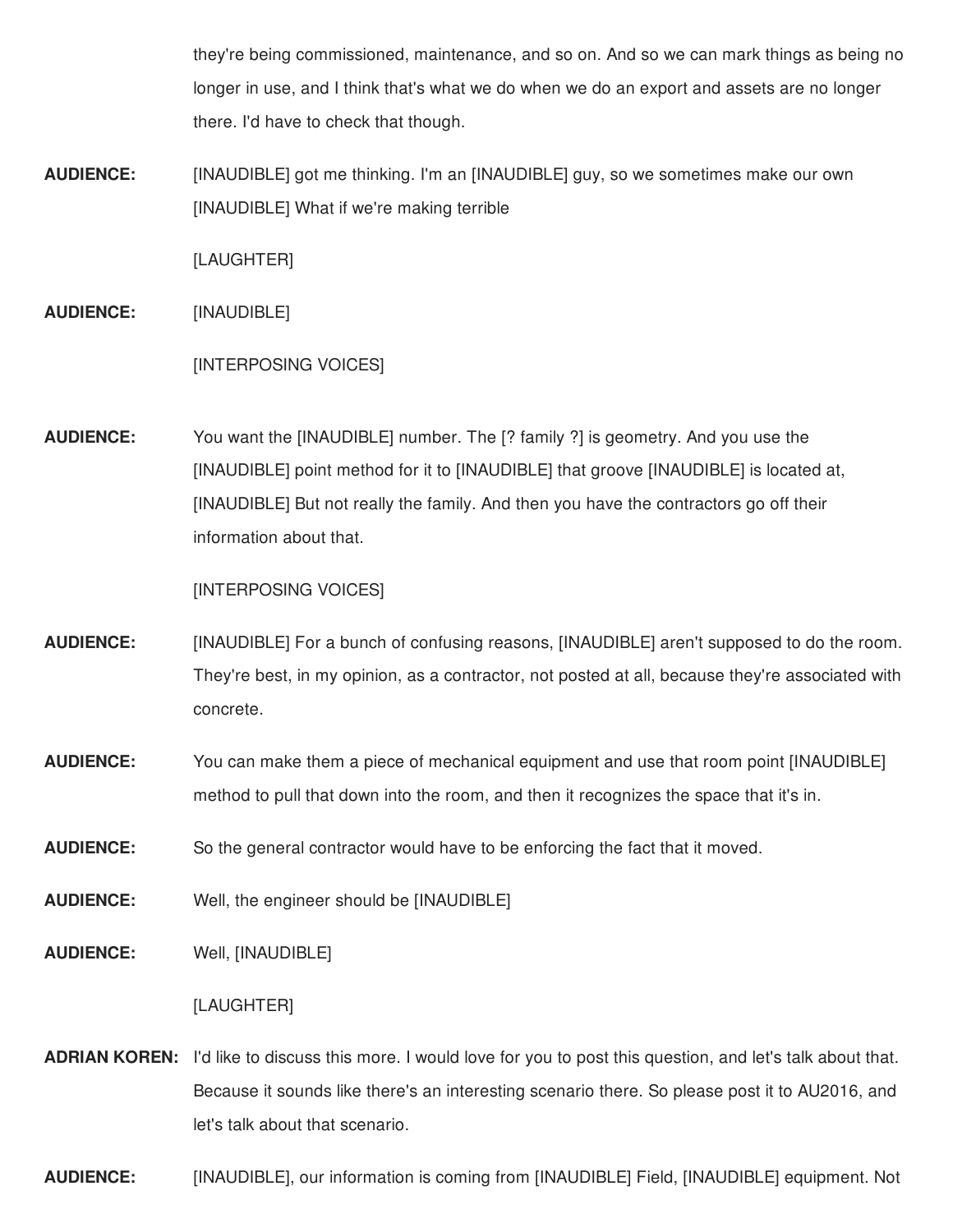issues or anyplace else, [INAUDIBLE].

- **ADRIAN KOREN:** That's correct. Things that are issues in construction, presumably they're resolved. The people who are doing maintenance don't care about things that happened during construction. They just want to know what they're getting. And that's the equipment.
- **AUDIENCE:** [INAUDIBLE]? Like a [INAUDIBLE]. Is it possible to export these to [INAUDIBLE]?
- **ADRIAN KOREN:** When we export from Field, we do use the internal Field IDs, which are [INAUDIBLE]. I'm not sure if Field exposes those in their export or not. We generally don't do that, because it's kind of internal. But that's something we-- if that were something critical, for-- there were a reason to do that, it's something we could do.
- **AUDIENCE:** [INAUDIBLE] discuss [INAUDIBLE] this had [INAUDIBLE] or how you want to maintain your assets.
- **ADRIAN KOREN:** Actually, that's the next step. The first step is getting your assets into Building Ops. And the next step, which I'm going to be talking about in just a minute, is setting up the maintenance schedule. So I'm going to dive into that right now. How are we doing on time? We're actually--

So let's take a look at the first building that we brought in. Actually, we're going to go to this one. And we're going to start talking about setting up the maintenance schedule, which, thank you for providing that segue. Because now that we have these assets, the thing we want to do with them is keep them running. And so there's a couple of things we're going to do.

We're going to do a little bit of setup here. It's not 24 months worth of set up but there's some configuration that we can do. And so let's go to the Portfolio Settings. Not the Building Settings. And so the first thing we're going to do is ask ourselves, when do people do maintenance?

Because we want to build the schedule around that. Out of the box, we have maintenance pretty much happening around the clock. But it may be that our maintenance people don't work on weekends, and on Wednesdays they have professional development days, or something. So we're going to limit it to just those days. And we're going to limit their work day hours to, let's say they start at 5:00 AM and you go home at 4:00.

So any maintenance that we schedule is going to be slotted into one of those time periods. Now there's some other things that we can customize here in the end-- we had a question about customization here, and these are some of the things that we can customize out of the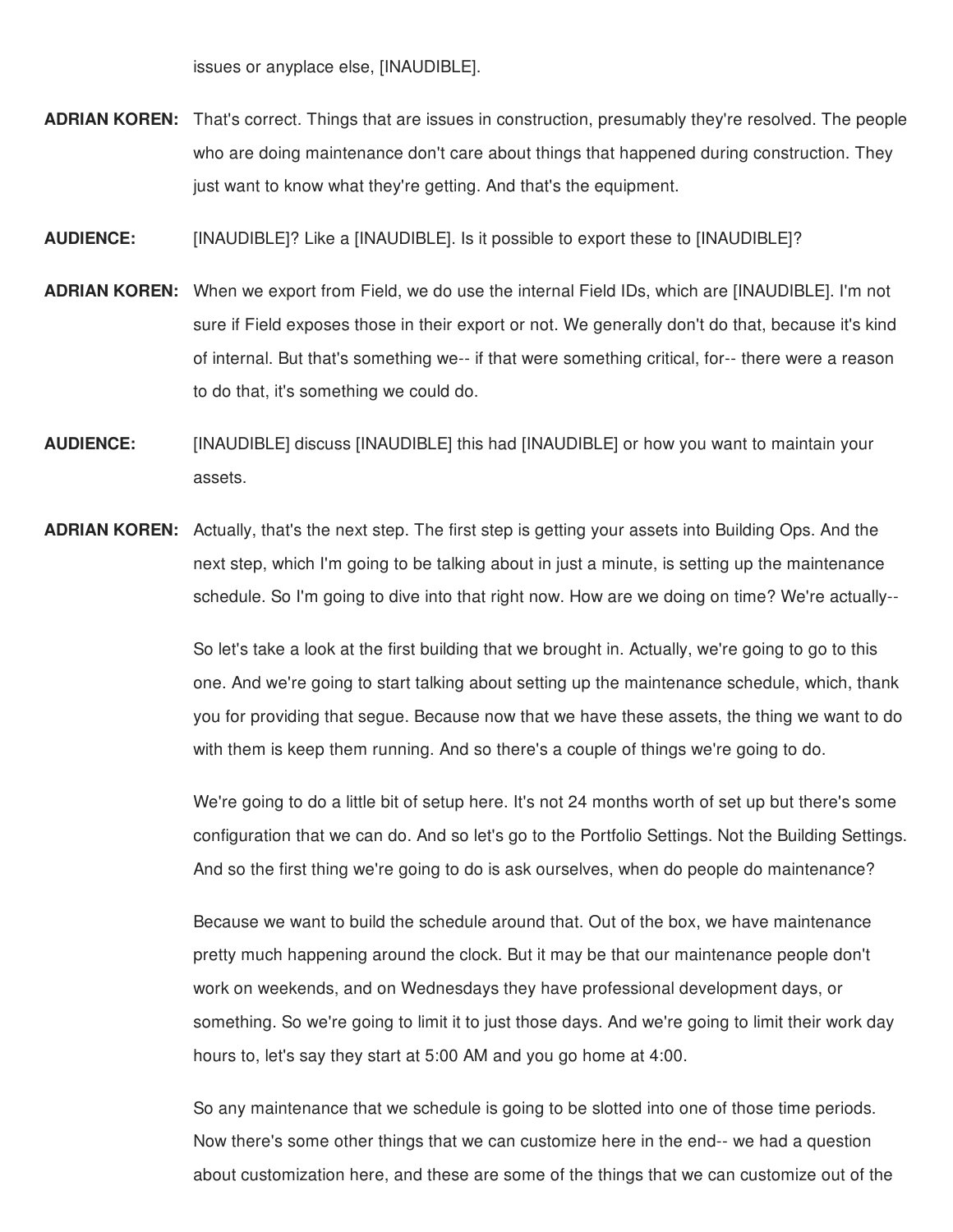box. We're allowed to customize priorities. So for example, I'm going to add a new priority called Critical. Critical, which is due in two hours.

Now we can actually have priority. This is for tickets that are reactive, so people are filing complaints about things. You can mark them to be done in as little as 15 minutes. If they need to be done in something less than, that like if the building's actually on fire, I recommend that you don't use Building Ops and just call 911.

Another thing that we can do is, we're going to set up some SLAs. Now with SLA, a Service Level Agreement, is something that you may not use when you're operating a building. But if you do have these, these are legal agreements that says certain types of project, you have a legal obligation to finish them in a certain period of time. So those are really important to manage. So for example, a water leak incident might be considered urgent, and therefore it's committed to be done in the time period that's defined by the urgent priority. And we're also going to mark that as plumbing, because we want to be able to manage those very easily.

Now, I'm going to bring in some people to do some work. You can't do maintenance unless you have maintenance people. I'm going to do this very quickly now, because we're way behind schedule here. But the easiest way to bring in people is through a CSV. You probably have a list of technicians who work on it. I'm going to bring those in right now, so now I've got people who can work on it.

And I'm going to create a checklist. This is-- so we've determined what equipment needs to be worked on, we've determined who's going to work on it by bringing in some contacts. And now we're going to determine what work needs to be done. So when we change a filter, what do we need to do? Well, we need to install the new filter and dispose of the old one.

OK, so now we're all set to schedule some maintenance. Let's go find an asset that we want to schedule. Let's take this first one here. And so this particular cooling tower is kind of inconvenient. We have to change the filter every day.

So, we have a change filter task that needs to be repeated every single day. And I'm going to go down here and see that we create tickets. You don't want your means people to be surprised, by and large, by saying, oh, you have to go right now and change a filter. So we're going to create tickets one week in advance so they can manage their days and see in advance, on Tuesday I need to change this filter.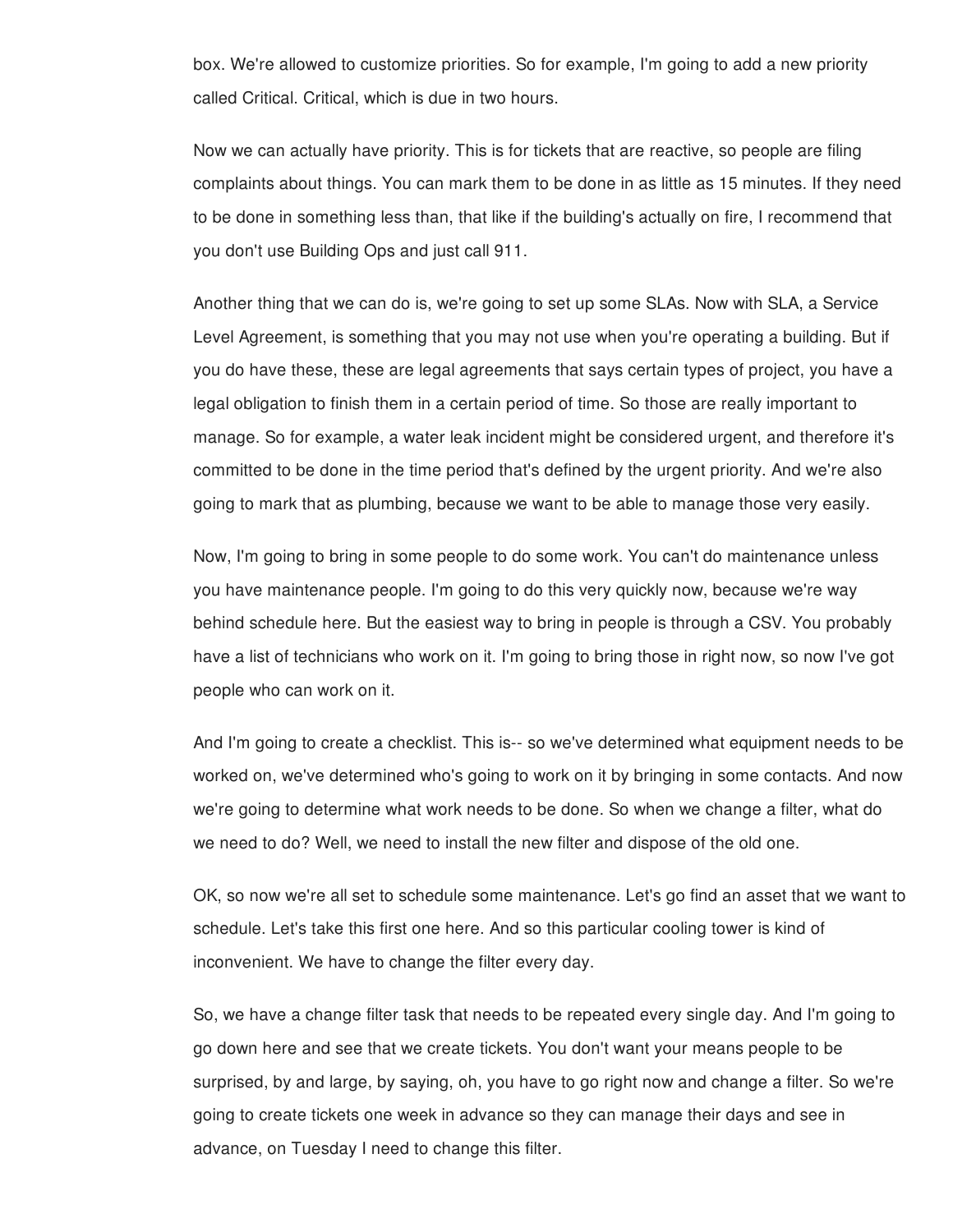We're also going to schedule the starting and end date. It's going to start today, and it's going to run for next two weeks. And that checklist I just created-- it's not here. Oh, I put it in the wrong building. It doesn't matter.

**AUDIENCE:** We'll change the filter in that building, too.

**ADRIAN KOREN:** OK, we now have tickets created. I have just scheduled maintenance, daily maintenance, to change the filter on this. There are those tickets. We can assign things now. I actually forgot to do a step here. I was supposed to assign the asset to Kimberly before I created those tickets. If I had done that, they would have all been preassigned to her. I didn't do that, so I have to assign them now.

> You can do them in a batch, in fact. The easiest way to do that now is-- I went to the wrong place. There are all my tickets. I can just go ahead and collect them all and assign them all in one shot. If we look at this, you can see that the location has already been set up. The categories for the tickets are inherited for the asset, so that when, if you are signing this ticket, you want to get your HVAC specialist, because that's what kind of a ticket it is.

You can see that the due date has been set up. We can assign the service level agreement, which will in turn update the other information. And if we look at the dates, one of them was due the 17th. One is due the 18th. There was not one due tomorrow on the 16th. Why not?

Because tomorrow is Wednesday, it's their personal development day. So we respected the schedule that we set up on the portfolio at the beginning, and did not assign the ticket. So on Wednesday, the filter doesn't get changed. So there we have-- in just a few minutes, we have maintenance that's been scheduled on an asset. And this is something that takes two years to do with the current systems. And we've just done it right here in a few minutes. Any questions now about the scheduling maintenance?

**AUDIENCE:** Is there an option to make a recurring [INAUDIBLE]?

**ADRIAN KOREN:** Sorry?

**AUDIENCE:** So say there's a [INAUDIBLE] type annual [INAUDIBLE] that's set for three [INAUDIBLE].

**ADRIAN KOREN:** Yep.

**AUDIENCE:** Is there an option to make it recurring to [INAUDIBLE]?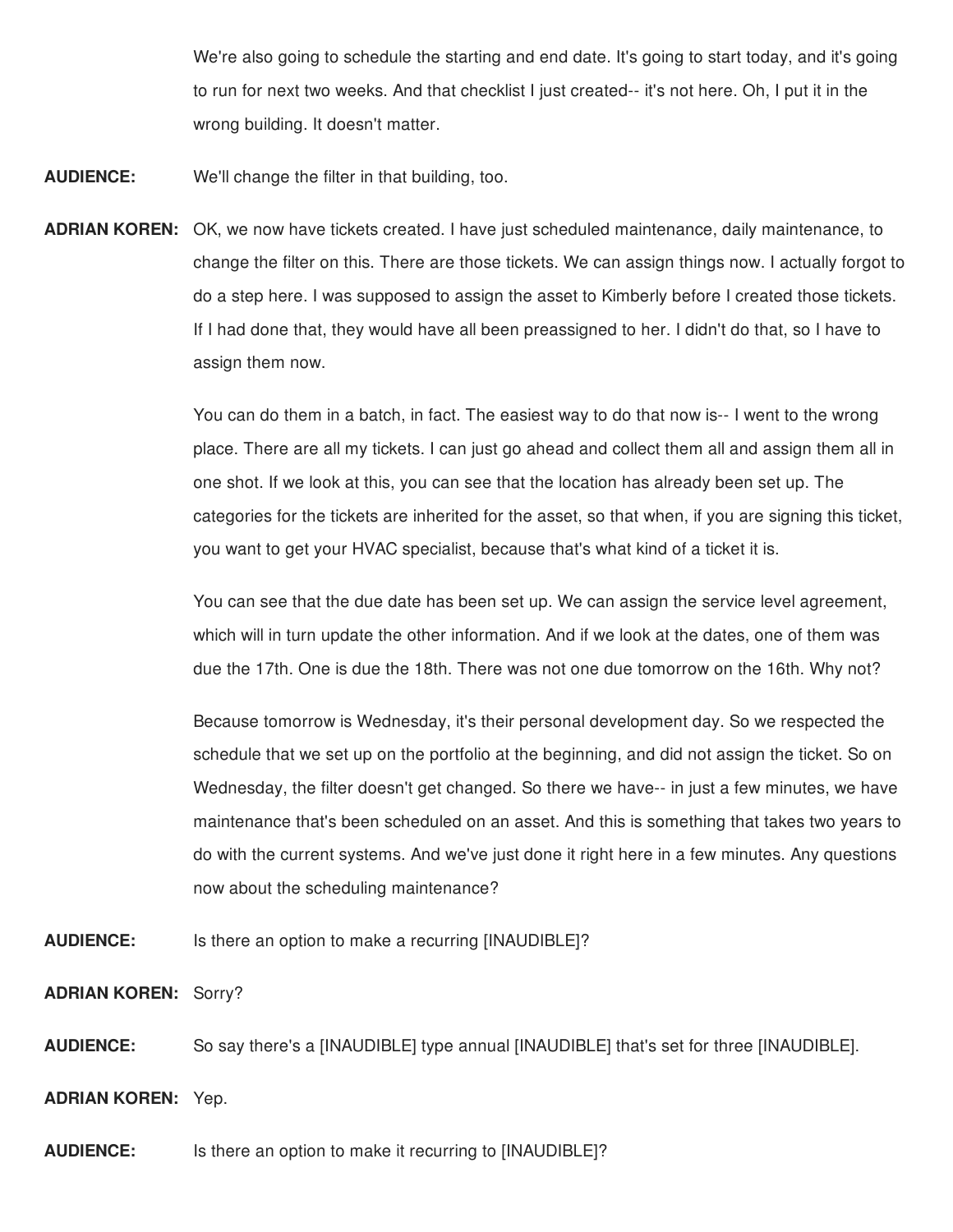- **ADRIAN KOREN:** So is there an option to do maintenance every year? I set this up for every day just for the purpose of the demo. But there is an option. You can do it every week, every year. There's a bunch of options you can do. So you can schedule maintenance-- every day maintenance is probably not the most common scenario. It's mostly just for demos. But yeah, every year, every month, those are far more common.
- **AUDIENCE:** Sorry, one more question. To me this is [INAUDIBLE] an option to be able to [INAUDIBLE] developing [INAUDIBLE] this is all done within Ops?
- **ADRIAN KOREN:** This is all happening within Building Ops, right. So the flow is going to be, at the-- shortly before handoff, you're going to go into Field and export all your information into here. And at this point, through Building Ops, you're going to start setting up your maintenance in this way. So what I'd like to do now--
- **AUDIENCE:** [INAUDIBLE] question.
- **ADRIAN KOREN:** Oh, one more question.
- **AUDIENCE:** So are you going to show how this works on the iOS device?
- **ADRIAN KOREN:** Yes. That's a very good point. I spent all this time earlier talking about how this was mobile first, and I've been showing you a web app. And the reason for that is, there's some things that you don't need to do when you're out in the field. And setting up stuff from Revit into Building Ops is not something you do while your knee deep in water. That's something that you do do in the office.

But now we're at the point where we've done the handover. We've set up our maintenance. And now the building lifecycle is going to take place. And this is a great segue, because the next thing I'm going to show is how that building lifecycle takes place. And that's where the people out in the field with their phones come into play. And we're going to look at that right now.

So I'm going to actually switch to a different portfolio for the purposes of this demo. And we are going to start with our friend Alice, who made the phone call earlier. That is the wrong thing. Where did it go? We have this, and we have-- so Alice is an occupant of a building, and she wants to complain that water is leaking.

So this is what Alice is going to see, depending on what form factor she's using. She might be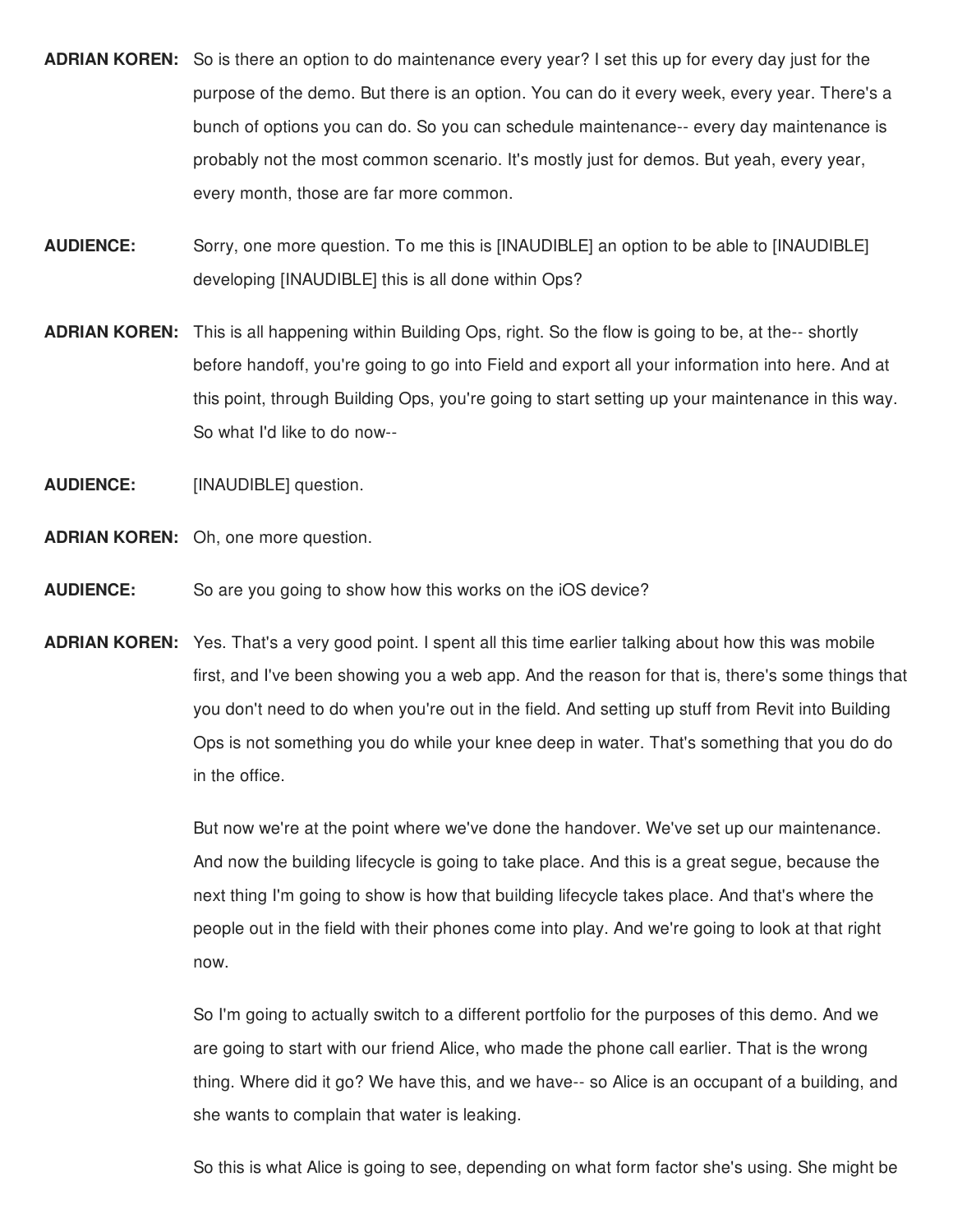working on a desktop. She might be working with the iOS app, as you can see there. She may be working on an Android phone using the web app. And you can see that, if that's what she's using, she's going to get a view that looks kind of like this. And this is the Android or mobile view of the web app. As you can see, we've tried to make it as much like the iOS app as possible, because we want this to be as clean an experience as using the iOS app is.

Now one of the things you might see here is that these are our out-of-the-box, what we call quick tickets. These are the most common things that people are going to find tickets about. The vast majority of the time, people are going to be complaining that they're too hot or they're too cold. That's what people complain about all the time. So those are the top two here.

But you may find that No Internet isn't really appropriate for your building, because you may have an IT department that's handling those. So that's something that we can customize. And we'll go take a look at that right now. We'll go to our Settings, and look at our quick tickets. And we can see, No Internet is not really what we want.

But this particular building, we've got a lot of problems with water leaks. So I'm going to make a water leak quick ticket. I'm going to mark it as plumbing. And if I go over here and refresh this-- in fact, this is so important I'm going to move it up in the list. It's sliding back and forth because it's trying to figure out, based on my location, what is the current building I'm in. We do a lot with current location. It's a little confused right now, because these are-- this is demo data.

But you can see here that I've now made Water Leak very easy to reach, because that's something that happens a lot in this particular building. So Alice is going to complain about water leaking. And she's going to add a photo. And she's going to add a room number. That's actually-- let's pick, the kitchen is where it's leaking. So let's add that. And we can add some more text.

And she has now filed a ticket. And now she's going to add a comment, because she realizes that she didn't really capture just how urgent this is. So she's added a little comment to let people know this is really important. We got to work on this. So in this scenario, this is now going to go to our building operator, who is back in the office, and who is going to go look at this. He's going to look at his list. Now, there are some things here that he might want to look at. We've got 22 overdue tickets. That's pretty bad. He's going to need to get to work on those pretty quickly, figure out someone to do with those.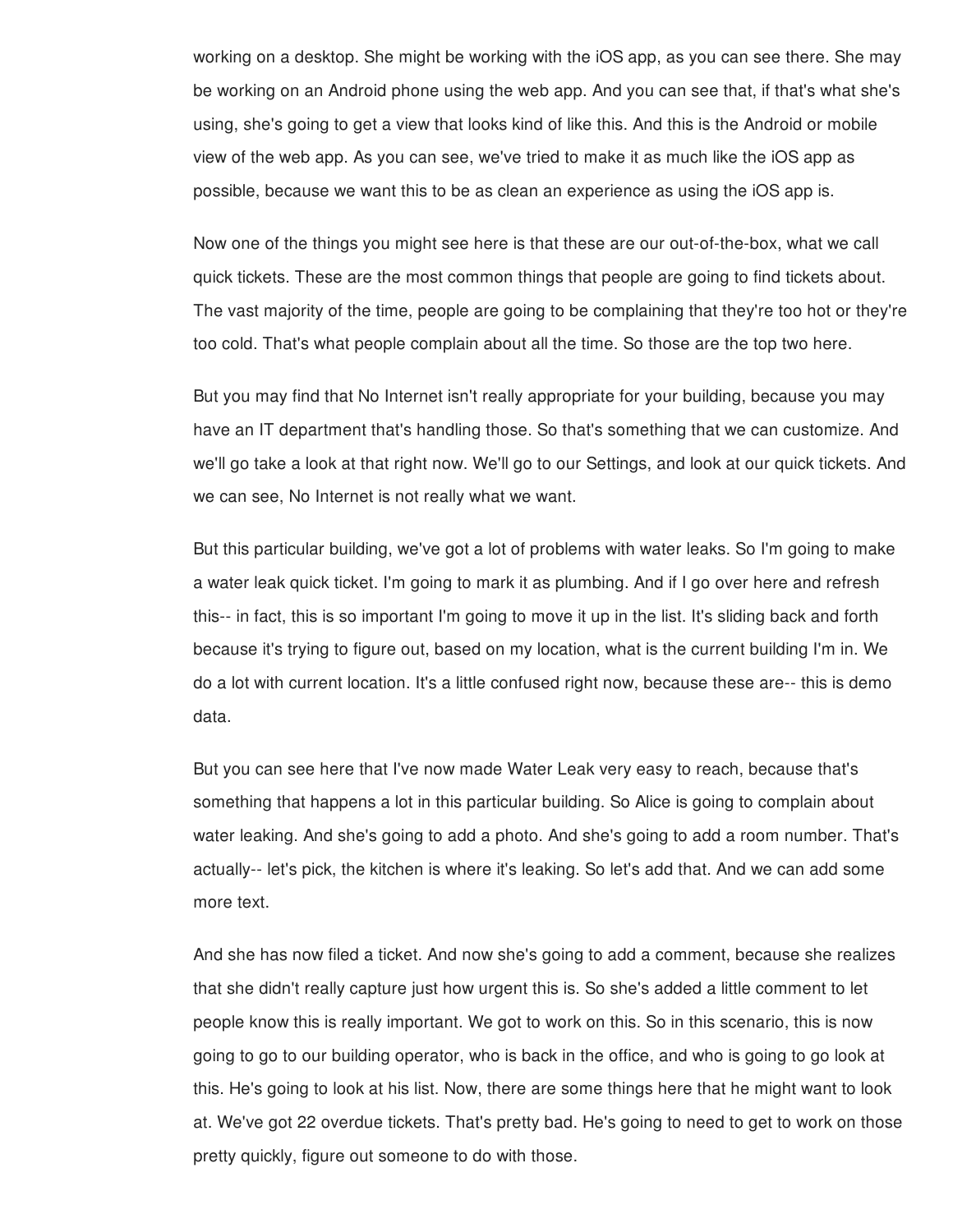We've also got three tickets that needs attention. What does that mean when a ticket needs attention? Sometimes the guys working in the field, and discovers that they can't actually fix the problem. They need to raise a flag back to the manager of the building and say, I need something-- there's something that's blocking me. So let's take a quick look at those.

And you can see that we have three tickets, and each one is tagged with the reason why it's blocked. So we're awaiting parts for one of them and we need to get a vendor. So we we're have to go back and assign a vendor to that one ticket. But for right now, we're starting our day. We want to look at our new tickets.

And there's that water leaking one. And that looks pretty bad, so we're going to take care of this right away. Now we have an SLA. Let's assign our water leak. You see in SLA, it's filled out a bunch of stuff. And now I'm going to assign it.

And if I were to assign it, you can see that we've recommended some technicians. And we use a bunch of criteria for this. One thing that we're using right now is, who's available? In this sample portfolio, a lot of people have no tickets assigned to them. So it's recommending that we keep them busy by giving them some tickets.

We also have a couple of them that are located currently nearby where the incident is. So we could assign those. We also sometimes will use expertise. So someone who is an expert on a particular thing like plumbing or HVAC will be recommended. And those-- we have the little icons that are telling you what's leading the recommendation.

In this case though, I have someone in particular in mind that I want to work on this. That's Jacob here. So I'm going to assign it to Jacob. Now at this point, I am going to hope that I can get this to display, because-- QuickTime, New Movie. I had a really nice way I could do this wirelessly that worked really well until this morning, when I went to try it out and it didn't work anymore.

So we have the wired solution. So, we have our technician Jacob, who's using his phone, and he's starting his day. And this is the same Jacob we saw earlier, who was carrying around a piece of paper. Now he's got his phone. And he's starting his day, and he's looking at what he needs to work on.

And he's got six tickets. And they're all in Lightfoods Furnace. So he's going to head right over there. And he doesn't have anything overdue. He does have something upcoming. He also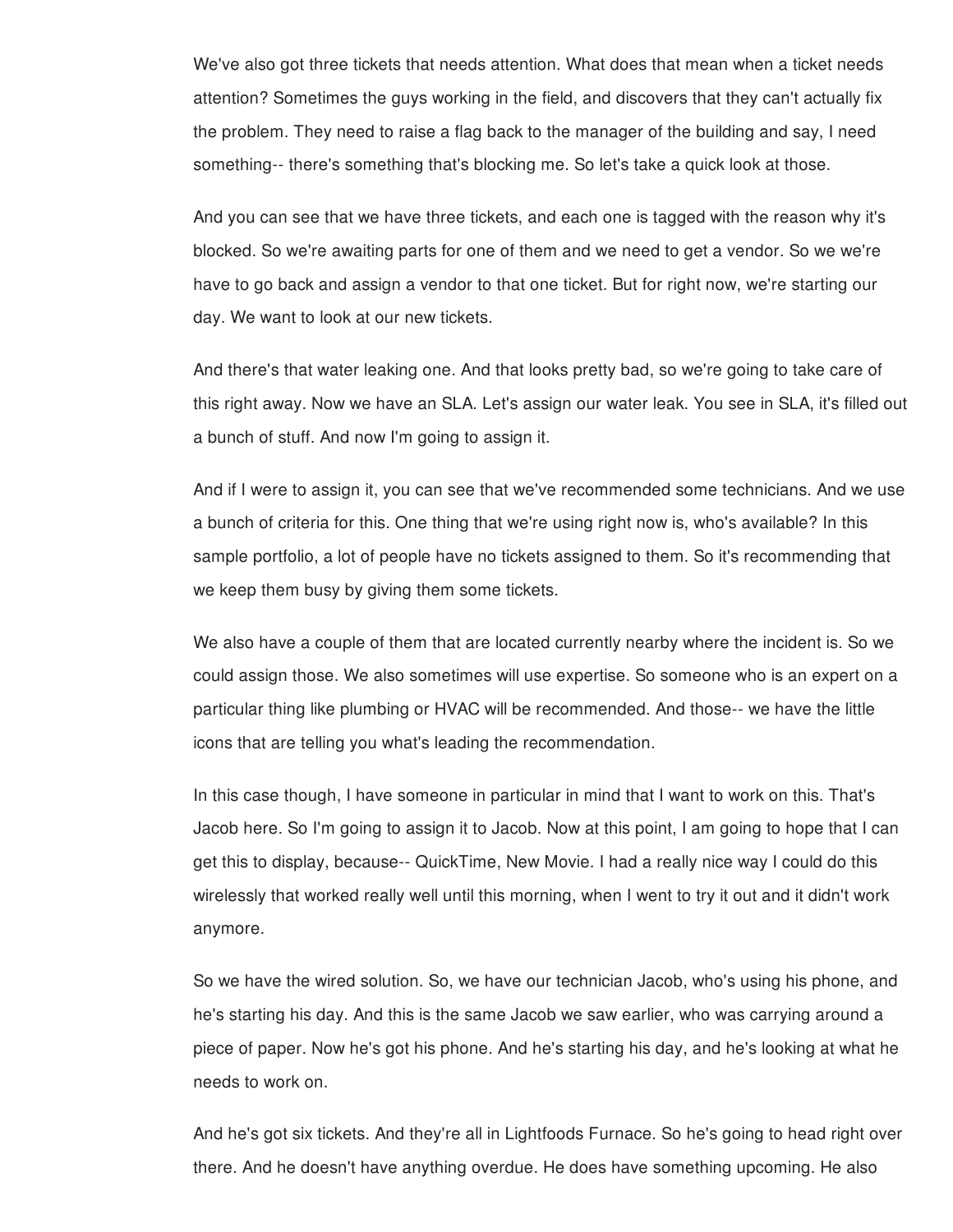might want to look at the Nearby, to see-- and he has one ticket that's near where he is right now. In fact, let's take a look at it on the map.

You can see we're here, and there's a little blue pin. I don't know if you can see it that well on the screen. That's where the ticket is. So it's right nearby, so he's going to head right over and try to deal with that. So, is that the one that's here? There it is. It's the upcoming one.

So we're right here, and we're going to take a look at this. And one of the things that we're going to try to do is, let's figure out what asset is responsible for this. Let's take a look at some of our assets. And, you know what, let's take a look at the sump pump. And let's view the model.

Hey, the model worked! This is the first time this demo the mode's cooperated. And now we can look at the sump pump in its context, and we can see that that's probably the source of this problem. So, I'm going to go back here. I'm going to mark that sump pump as being the asset that caused the problem. And I just hit Cancel. That's not what I wanted to do.

So, we've identified the asset. And let's take a look. We've got get the photo. That's some pretty bad flooding going on there. We better deal with that. So he's going to get to work on it right away. And so we're going to mark it. We've got it-- it's assigned to me. I'm going to mark it as In Progress.

Now, this is the life cycle of the ticket. When a technician picks this up and starts working on it, they're going to move it from Assigned to In Progress. And this sends information back to everyone up the chain. So the person back in the back office can say, oh, good. I'm glad to see that Jacob has started working on this already. And even the person who originally filed it can see that, oh good, my problem is being worked on.

I mentioned that sometimes they're blocked. So I could go over here and say, well, you know, I can't actually access the property. It's too flooded. I can't even get into the room. So I'm going to mark it as Needs Attention. In this case, the guy is going to actually start working on it, so we'll just mark it as Needs Attention.

So he goes out, does his work. We have the asset information here that we saw. So if he needs any manuals, he's not going back to the truck. He's just looking on the phone. Let's see if this asset has any manuals associated with it. Yeah, look at that. There's some useful information right here.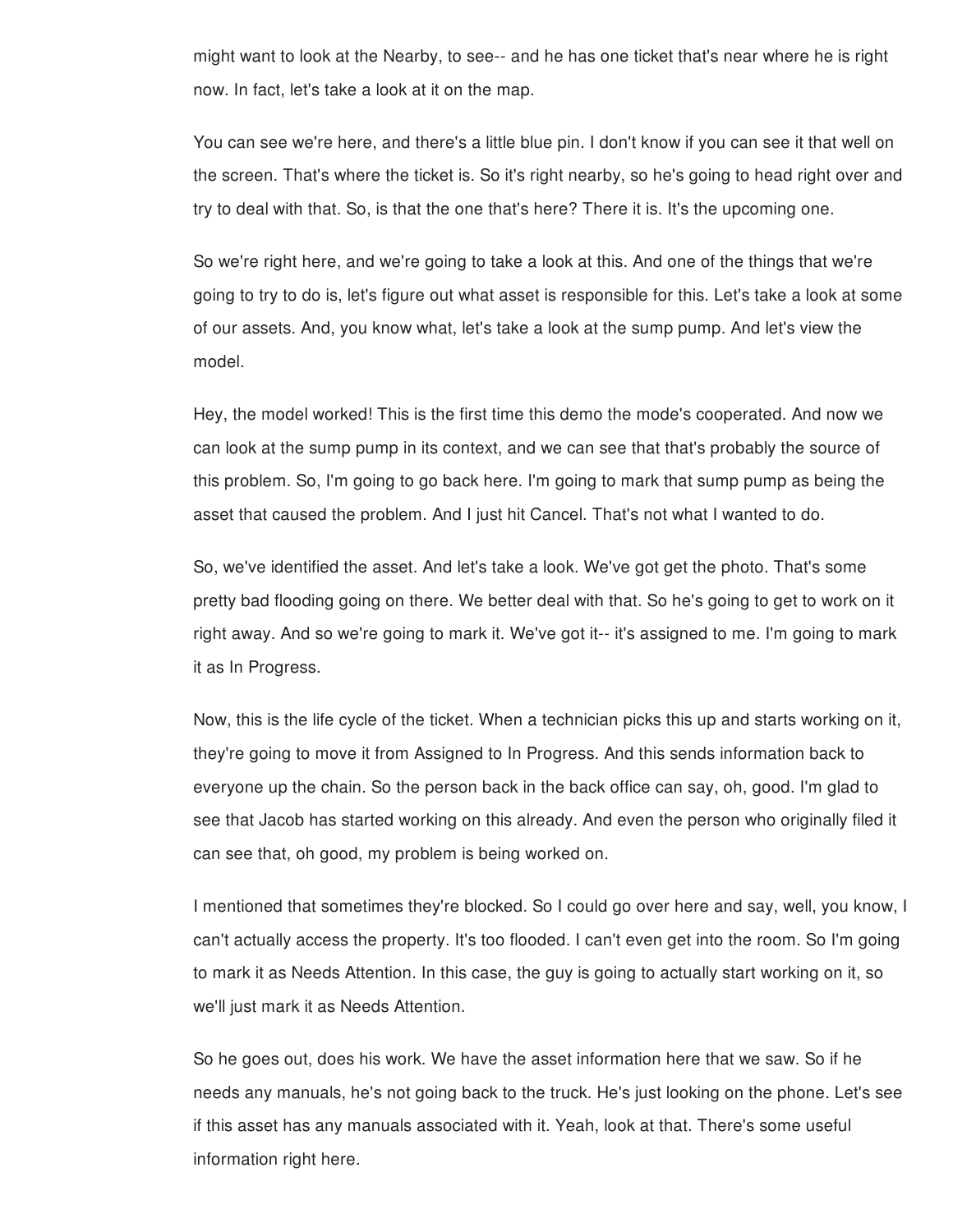And so, we've repaired the problem. The flooding is done. Let's mark the amount of time we spent on it, because we do want to track that. So, we spent one hour-- 1 and 1/2. One hour, 30 minutes working on it. So we've reported that. That's useful for tracking later on.

And I'm going to add a comment. Oops. Offset, so-- and finally, we're going to mark this as Completed. And now at this point, everyone who's looking at this ticket knows that the work has been done. There's no need to go back to the back office. There's no need to go make a phone call. That information is now available.

And so in fact, if we go back to the guy sitting here in the back office, he can now see that he has a completed ticket. Now the typical flow we have with this is that the person out in the field doesn't mark a ticket as being Closed. He marks it as Completed, because there might be a step here where someone wants to go and validate that, in fact, it was done properly. But in this case we know Jacob. He does good work.

We're just going to go ahead and say, this is closed. This is done. And now I mark it Closed. It now goes into the Closed bucket. It's off of everyone's to do list. It's still historically available. We can go look at our Closed tickets. But we're done. With one more step involved, because people like to get good feedback.

And so Alice is going to come in and take a look. And she can see everything's finished. Now right at this point, this ticket is pretty much locked up. We do have a new feature coming up that for 30 days, Alice can add comments to it. So for example, if it wasn't really fixed, if there's still issues, Alice will be able to add comments to it. That's not how it works right now, but that is something that's coming up shortly.

There is one thing that Alice can do, though. Maybe Alice comes home, looks at it, and everything's great. Everyone loves feedback, so let's give our technician some feedback. We're going to give him a thumbs up.

And so he's going to get a little notice that says, you did a good job. And that's just a nice way to go about your day. He worked really hard, and [? this ?] got really wet. And now he knows it was appreciated. It's just a nice thing. Everyone enjoys a little appreciation.

And so now our lifecycle is done. We've modified it. We've taken the ticket. We brought it into the system, from the occupant directly into the system. Nobody had to Cut n Paste from email. It went directly to the person out in the field. Had access to all the information he needed, the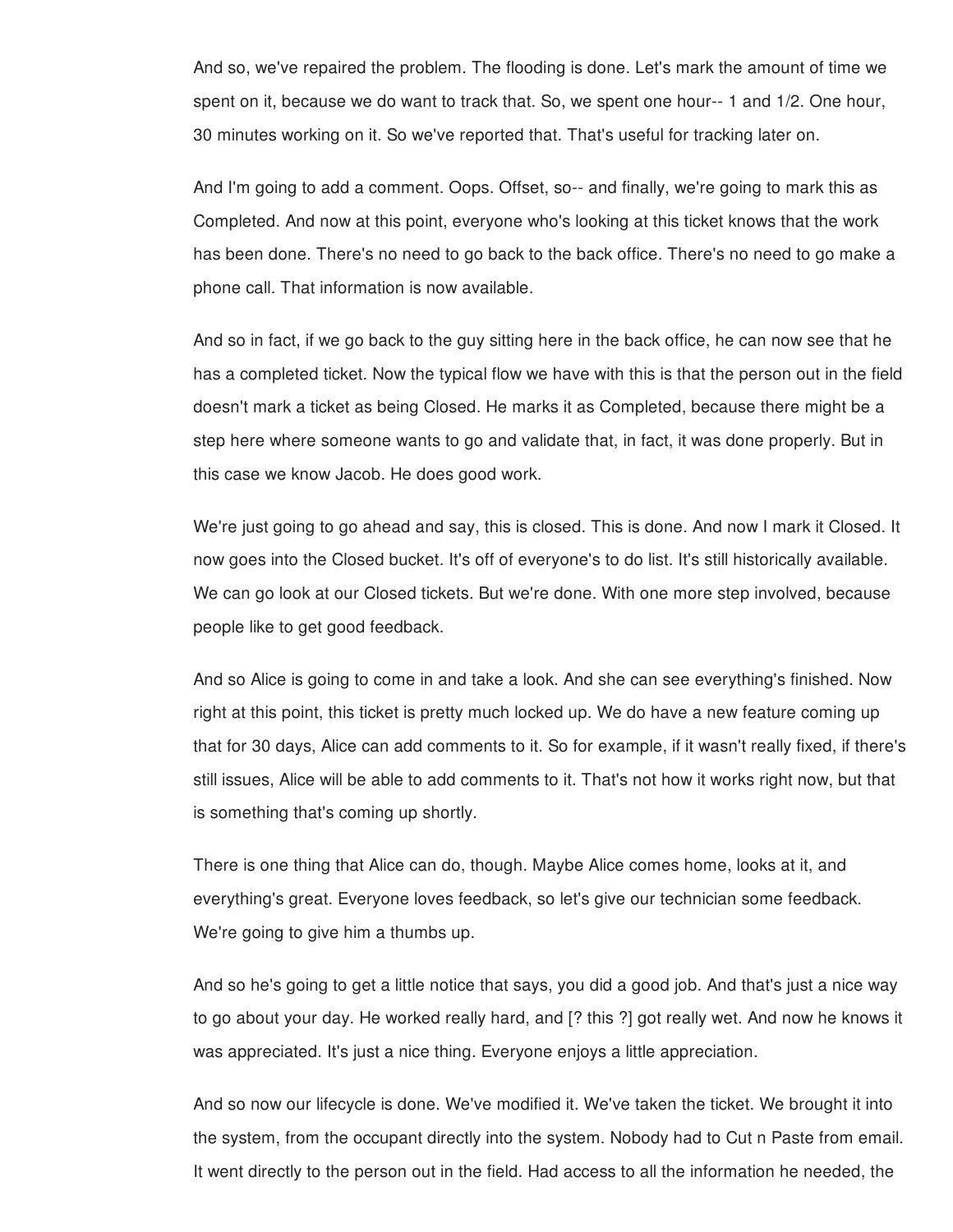model, the documents, everything. He fixed the ticket, fixed the problem, reported it back. And now everyone knows that it's fixed and he even got a thumbs up.

This is not something that you can do with existing systems today, except for Building Ops.

- **AUDIENCE:** So do you have any live case studies from this?
- **ADRIAN KOREN:** We do have people using it. I can't talk about those right now, but please contact us and we can talk to you about what we can. Of course there are legal things about what we can say and what we can't.
- **AUDIENCE:** Is there a way to prioritize automatic [INAUDIBLE]? Other than move them around like you did?
- **ADRIAN KOREN:** So, one of the things that we can do is-- actually one of the things that we don't have right now is that quick tickets don't have priorities. That might be a way to accomplish that. That would be a useful thing that we could add. There is something actually that we do, which I haven't shown here, which is that we have-- when we get into the Internet of Things, and we have integration with Panoramic Power. Which does some really cool stuff, because it allows the devices to tell us when tickets are-- when things are going wrong, or things are about to go wrong.

And in that case, we do actually bring in the priorities from the Panoramic system. And one of things that we're working on now as well, is we have some machine learning going on. So for example, we do categorize tickets. We can recognize by the description that something is probably plumbing related, and we'll add that tag.

And one of the things that we're looking to do beyond that is automatic assignments, and automatic categorisations, things like that. So that just based on the description, if someone says something's on fire, we'll recognize that as being urgent. That's hard to get right, but it's something that we're working on right now. I don't know who is--

- **AUDIENCE:** Is it bought on a per-year basis? Or how is that--
- **ADRIAN KOREN:** How do you how do you pay for this? So, first of all, are you a contractor? Or are you an owner?
- **AUDIENCE:** I am actually in maintenance.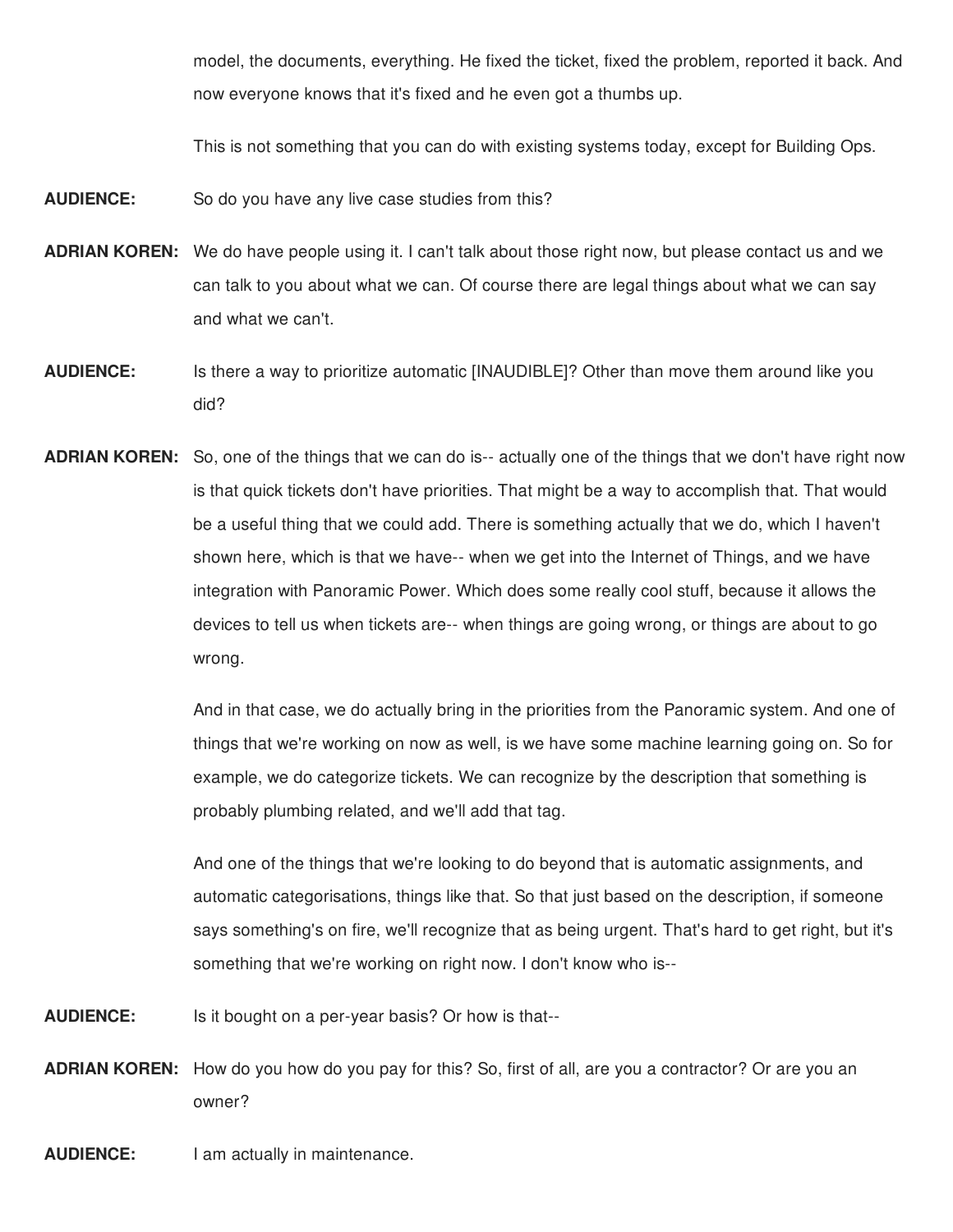**ADRIAN KOREN:** OK, so you're on the ownership side. So the first thing that's important is that everything that I've shown you right now, all these imports and everything, can be done without paying a penny. I didn't enter a credit card. You can do all of this right now. Bring your [INAUDIBLE] information from Field. For the GCs, just go ahead and do this. You don't need to pay anything. You don't have to sign up for anything, other than just put your phone number and email address in.

> You can do-- once you do this, you can start maintaining your building. And you still don't have to have to pay anything. At some point, if you are getting a lot of value out of this, you will generate a lot of tickets. At that point, you will run into some limits where older tickets start to sort of fall off the end. At that point, you would want to become a paying customer, and it is charged per building.

So if you have five buildings that you're maintaining, that would be the basis for the cost. So there's no number of technicians you have. The number of owners, occupants who are working with it. We don't charge you a price on that. Let me go in the back here.

- **AUDIENCE:** I might be missing a step, but I don't see any materials in that work order, just to track the cost of that work order.
- **ADRIAN KOREN:** So that's actually something we're not doing right now, is tracking building materials. But that is something that we've heard people talk about. That's something that we will look into.
- **AUDIENCE:** So the big picture is, I bring that [INAUDIBLE] model, or BIM 360 for the equipment. I bring it into Building Ops, [INAUDIBLE] maintenance schedule, consider any service [INAUDIBLE]. And if I were renovating, this would be [INAUDIBLE] the model [INAUDIBLE]?

**ADRIAN KOREN:** That's correct. Yep.

- **AUDIENCE:** That's excellent.
- **ADRIAN KOREN:** Great.
- **AUDIENCE:** What was your first name again?
- **ADRIAN KOREN:** I'm Adrian.
- **AUDIENCE:** How's the plan integration, or shop drawings, or [INAUDIBLE] from [INAUDIBLE]? So, I'm actually doing PDF drawing, or mark-ups in Redline, or--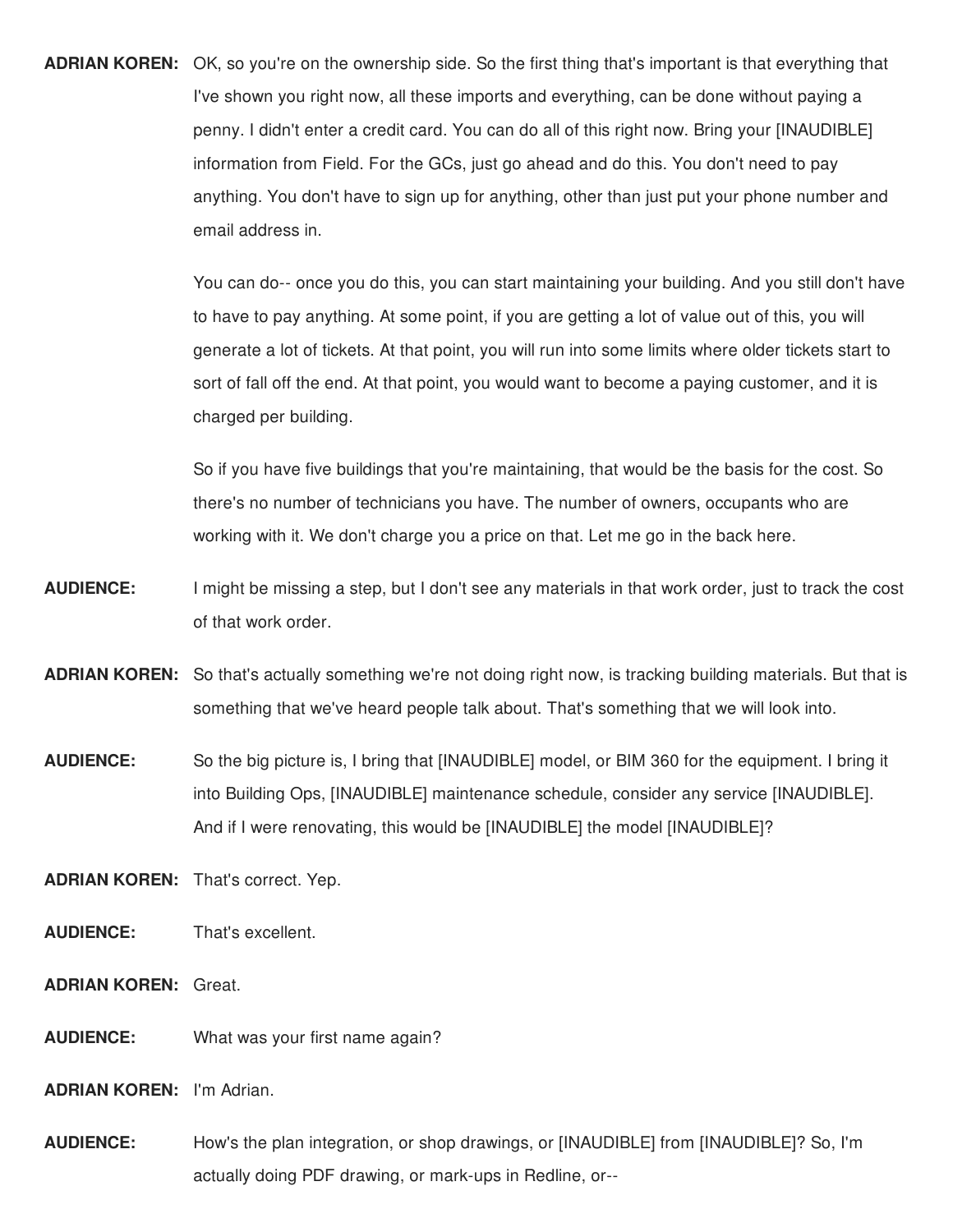- **ADRIAN KOREN:** Yes, absolutely, your-- all the attachments that are added in Field, your PDFs, your documentation, your drawings, your library items, those all com in to Building Ops. So all of that is available.
- **AUDIENCE:** Specific to the equipment?
- **AUDIENCE:** So how does [INAUDIBLE]? Do you have an example of that?
- **ADRIAN KOREN:** Well this is-- if I go back to this. Well, you know actually, it's one of the things that we saw here. If you brought in PDFs, you're going to see them in a PDF viewer. If you brought in-- when Field stores attachments, they usually store them in two formats, either as a PDF or as an image. And so you can view those in either of those formats. So if you have photos, they're going to be your photos. If you have PDFs, you'll see them in a PDF browser.

Which is actually the same as you're already seeing in Field, so it will be very familiar. OK.

- **AUDIENCE:** In the part [INAUDIBLE].
- **AUDIENCE:** Hi. Where does the reporting [INAUDIBLE]?
- **ADRIAN KOREN:** Reporting-- that was the next-- I keep getting great segues here. So yes, I'm going it talk about reporting in just one minute. You had something? So, reporting. One of the most important things that you're going to get out of this is that you have some historical information about the work that you're doing. What are your problem spots? How many high priority versus low priority tickets are you working on?

And in keeping with the general philosophy that's, we've tried to make this as easy as possible. We do not have this separate reporting plugin that you have to learn how to use a whole separate mechanism. It all comes very easily as you're looking at the system. Let's take a look at the tickets that we have right now in this portfolio. And we can sort by priority.

So now we can get a sense of high priority, low priority, critical ones, and so on. But this list isn't really telling us very much, unless we start scrolling up and down. But you'll see that there's a little button up at the top, a list versus a graph. Let's take a look at the graph. Well there's information about what's in the system right now, for high priority, low priority, in a way that's very easy to see just by switching from the list view to the graph view.

I can break this down further. Let's take a look at the buildings and we can see that [? Vicogil ?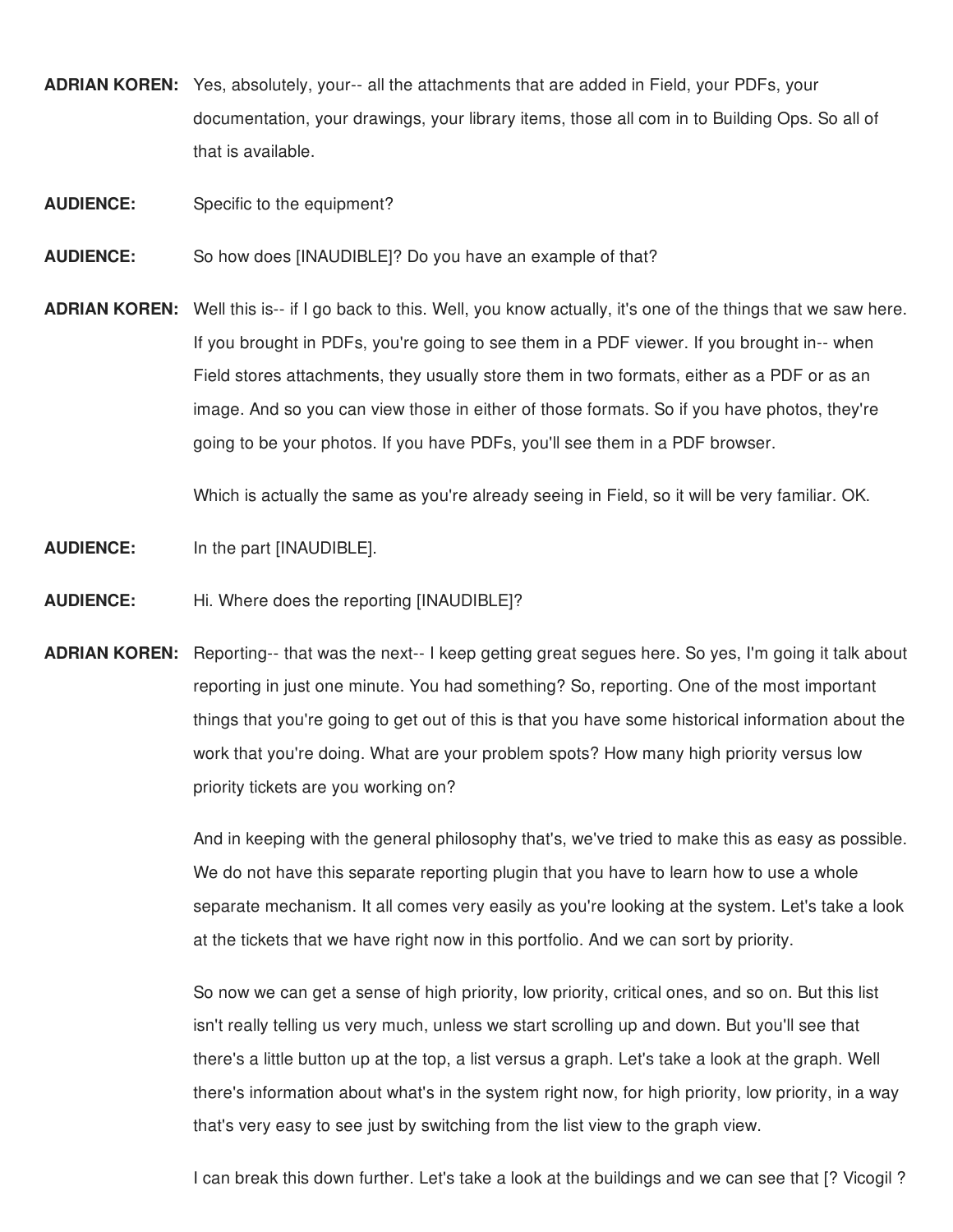] seems to have a lot of Medium. We don't have a lot of urgent ones right now, that's really good. Let's take a look at the medium ones in [? Vicogil. ?] There's our list.

So we can go back and forth very easily from our graph view to our list view, which makes it very easy for us to see high level views, and then drill into them and see more specific details. So here's something else that you can do that's kind of neat. If I'm looking at this-- and let's actually go back to the All Buildings. So, All Buildings here-- someone asked about the role of the portfolio. All Buildings is our view of the entire portfolio.

So all the open tickets, everything that's going on throughout all of our buildings, we can see at a glance right here. And let's say that I have-- I'm having a particular problem with the doors. Maybe when we installed the doors, something was defective about them. They had termites in them or something. So let's take a look at all the doors in this system. So there's our list of doors.

And if we switch here, we're now getting the same view of the categorization-- the graph here. But the filter that we saw in the list view, is also being applied to the graph view. So everything we do in one place, goes to the other. So really we can get these graphs just by pushing a button.

Again, if we want to break down by ticket type. Now, in this case, everything's reactive. Which means that all our doors are failing and people are running off to fix those. And we've got some urgent overdue tickets there. So that's probably something we need to attend to right away.

**AUDIENCE:** [INAUDIBLE] set to [INAUDIBLE] format for something higher up that I don't understand, [INAUDIBLE]?

- **ADRIAN KOREN:** In fact, let's take a look at some of the other things that you can do here. If I look here, I can print it. I can download information in a PNG format. And one other thing I can do is, let's say that I-- regularly, I'm concerned about my doors. I can actually save the report. And that means that I can just go and hit this button at any time, and come back to this. So if there are things that you look at once a day or once a week, you save the report. Now with one click you can go and bring up that graph.
- **AUDIENCE:** Is there a place in Ops that does have all the floor plans of the building? Because maintenance and purchasing, a lot of times they want to know. They need those plans--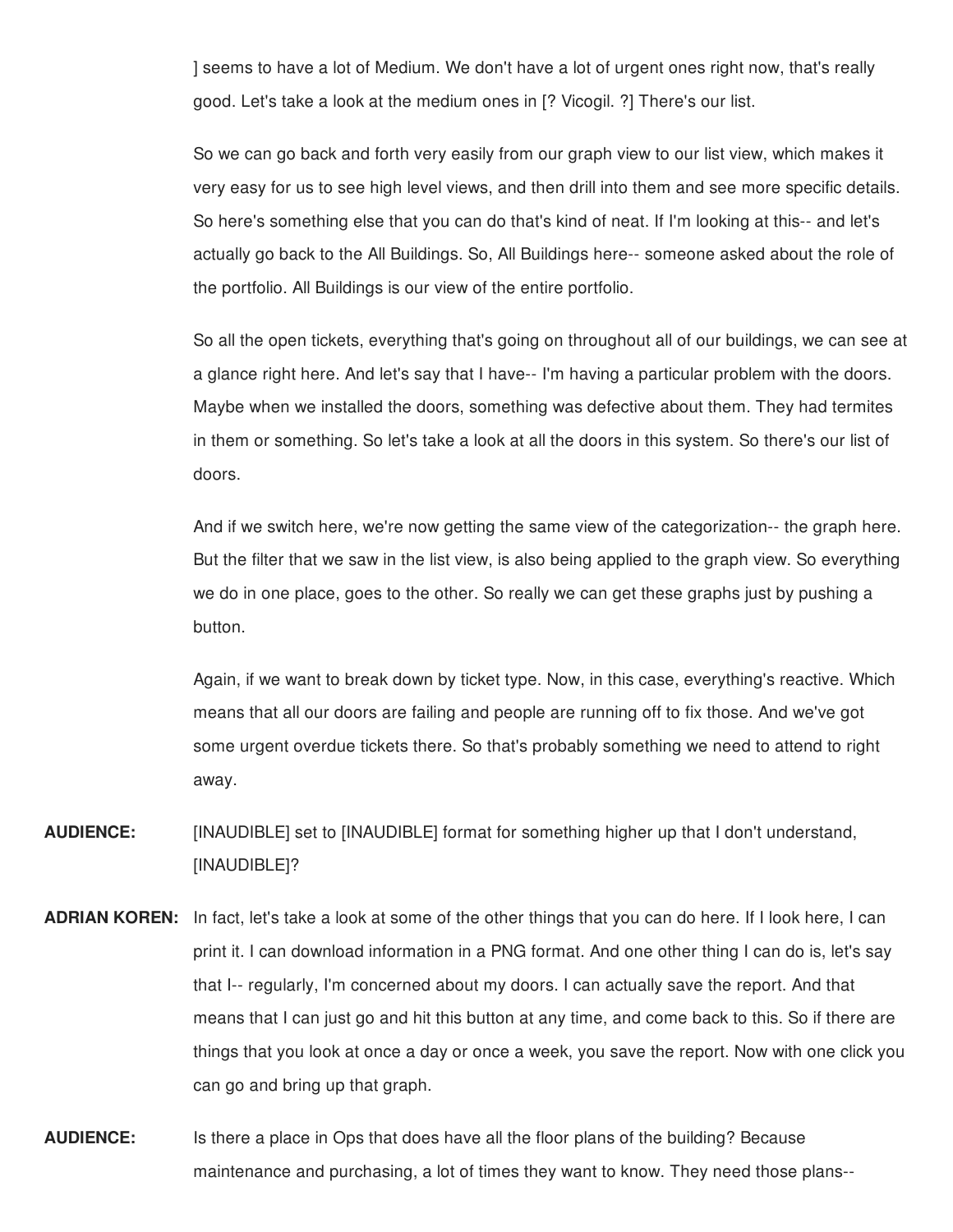- **ADRIAN KOREN:** So, yes there is. So you can-- if I go to a specific building, there's a place here where I can look at plans. And so I can add PDFs, so if there's any sort of global information about the building, like as you said the floor plan for the entire building, things that I need to know about everything that are associated with a specific asset, you can see them right here. And of course, there's a Plans View on here as well.
- **AUDIENCE:** Does it report by asset [INAUDIBLE] categories?
- **ADRIAN KOREN:** Let's go look at reporting my assets. Let's go look at our assets. We were looking at reporting of tickets, but let's go to Assets. And let's look at the graph view. And let's break it down by category, and then by location. One location, not very interesting. So here we have the list of all of our assets. And they're broken down by what category they are. [INAUDIBLE]. And I can click on any of those. If I specifically want to see what those electrical assets are, I can click on that, and dig in--
- **AUDIENCE:** [INAUDIBLE]
- **ADRIAN KOREN:** Sorry?
- **AUDIENCE:** [INAUDIBLE]
- **ADRIAN KOREN:** So this, what I'm looking at here-- the reporting that we're doing now is something that someone will do in the back office. This isn't really something that someone out in the field- someone who's out in the field dealing with a water leak doesn't care about how many leaks occurred in HVAC equipment over the last two weeks. So they're not going to be using this. This is actually something you do through the website. This is not something that you do on the phone. So, yeah, this is something that you would-- for this, you would need to have an internet connection.
- **AUDIENCE:** In that specific event [INAUDIBLE], but you could do the same function for the whole [INAUDIBLE]?
- **ADRIAN KOREN:** Yep. So-- in fact, one click to do that. [INAUDIBLE] furnace. Let's switch that to All Buildings. And I don't think any of the other buildings in this portfolio have any assets, but there you go. That's the view you're looking for.
- **AUDIENCE:** So you can export from the Graph View to [INAUDIBLE] stay in the List View?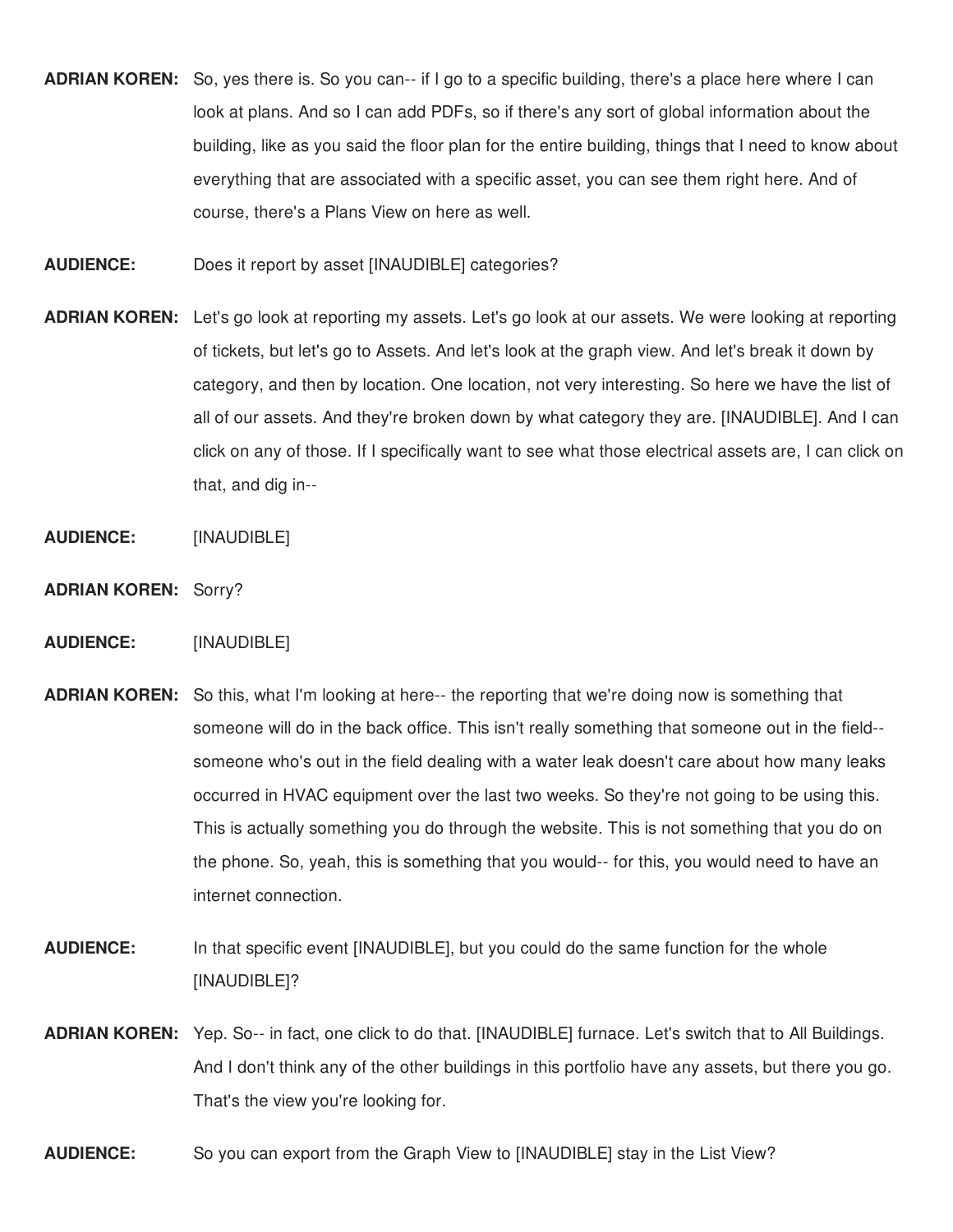- **ADRIAN KOREN:** You can-- from the graph view, you can download a CSV. And that will have-- for example, if you want to produce a report in CSV format of your tickets. This is something that one of our customers, they want to give a report of, how many tickets are overdue in the last month? How many times did they miss their deadline for their SLAs? And they do this through-- it's through the graph view, but you can do a TSV export, and that gives you the complete list.
- **AUDIENCE:** So you can't print the list view and [INAUDIBLE]?
- **ADRIAN KOREN:** You can print, as well. It's not enabled here. We're actually actively trying to discourage people from printing too much, because you've got your phone. But people do need to. And so it's something that can be enabled. And we do have people who are using that. So you can print out individual-- if you really prefer to have-- and we actually have a customer who prefers to give a piece of paper and have them walk over, and-- I don't know why.
- **AUDIENCE:** [INAUDIBLE] the List View [INAUDIBLE].
- **ADRIAN KOREN:** Yes, so you can get-- you can do that as well.
- **AUDIENCE:** They charge extra, though.
- **ADRIAN KOREN:** We have joked about wanting to do that. Yes, there's a number of things you can do. You can get a CSV. You can print out a PDF of that list view. They're are all things that you can do.
- **AUDIENCE:** Are you going to show the widget on iOS?
- **ADRIAN KOREN:** What's that?
- **AUDIENCE:** The widget.
- **ADRIAN KOREN:** The Today widget?
- **AUDIENCE:** Yes.
- **ADRIAN KOREN:** Let's see, do I have where's QuickTime? So, if you're starting your day-- Jacob's starting his day. He's checking the weather. He's checking the news. He's checking his schedule. And he can see he's got nine tickets. And you can expand it and see, oh, there's one nearby. I'm going to go and attend to that right away.
- **AUDIENCE:** Let's pretend this building is like a factory, for example. Is there a workflow [INAUDIBLE]? The assets in that factory are heavy machinery, robotic farms. Is there a workflow [INAUDIBLE] a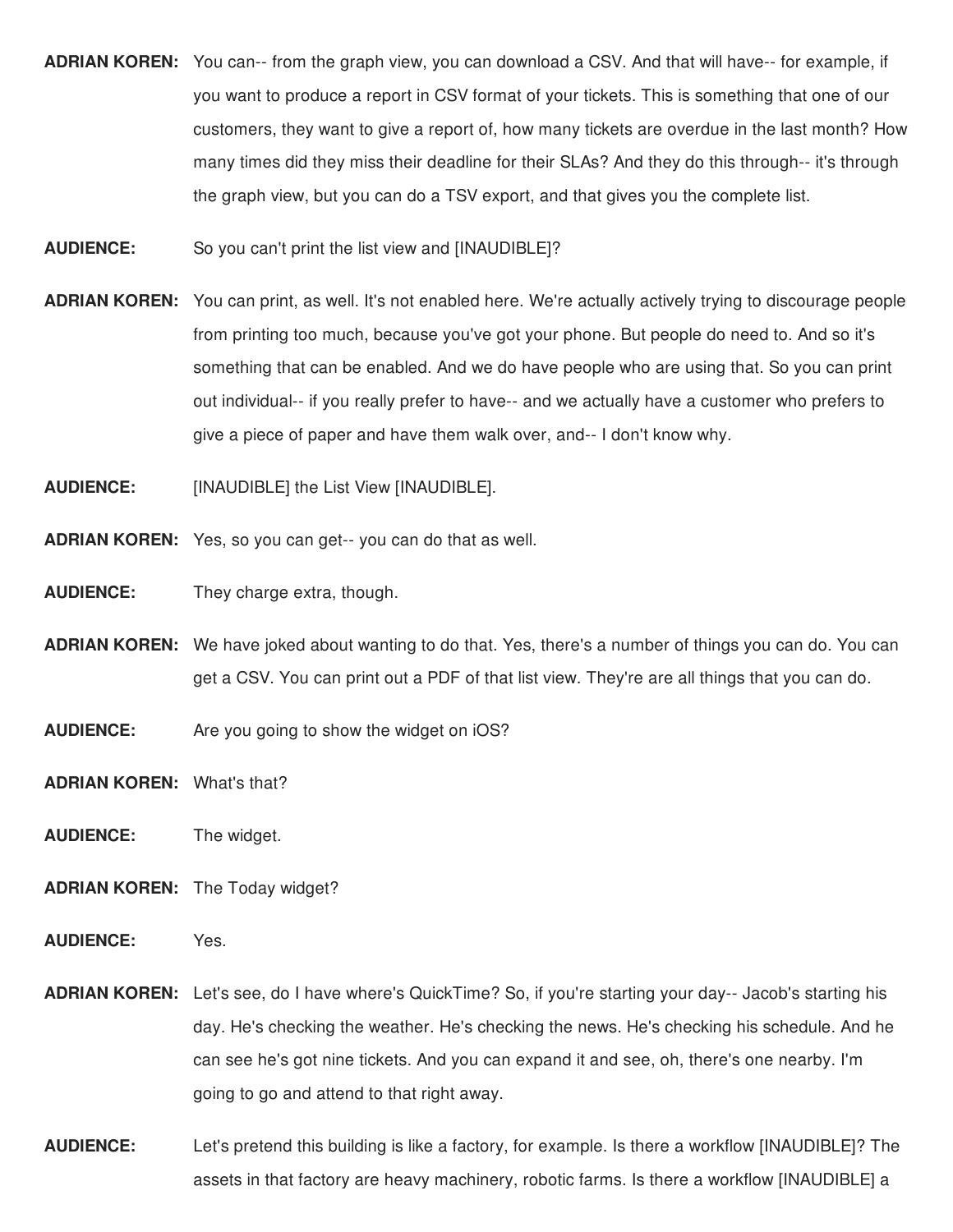manufacturing facility like that? Could you use this to manage stuff?

assets in that factory are heavy machinery, robotic farms. In the anti-machinery, robotic farms. In the anti-m

- **ADRIAN KOREN:** That's not something we've encountered. What I would be interested in asking is, what is it that we do now that doesn't fit manufacturing?
- **AUDIENCE:** That would be the export assets from [INAUDIBLE]?
- **ADRIAN KOREN:** OK, so there may be other ways that you want to get your assets into our system. And we'd be interested in hearing about that. So if you have AutoCAD, other systems, whatever you have now, we're definitely interested in hearing. One of-- there are a couple of big things, takeaways, that I'm hoping you're getting from this. And one of them is, we want to make it really easy to get assets into the system so that you're maintaining your building on day one.

We have Revit, we have BIM 360 Field. We'd like to hear about other ways that you want to do that. OK, I actually have-- running out of time here. There were a couple of other slides that I was supposed to show. You can probably skip most of them, but-- and, let's start at the very beginning. That's helpful.

All right, so what are the-- most of you here are contractors. Why is this important to contractors? Hopefully, I've already answered that. But just as a review, when you're doing handover, there are a couple of things that you really want to do. You want to make the handover experience as effective and pleasant as possible. The more information you can give in a useful way, the better. And the emphasis is on useful. If you give them a stack of binders, that's not really helpful.

Giving them information in this format, will be a lot more helpful. People-- and the people who are maintaining it, people who are running the building, will greatly appreciate it. This is a service that you, as a contractor, can provide so that when you turn over the keys, they have a positive experience and they're left with a really good state. You've just worked really hard building this building. You want it to be maintained properly. And this is a way you can ensure that.

And in many cases, you may have warranty obligations. In Europe, this is particularly significant. It's true in the US as well, that you've committed maybe for a year to maintain the building. Or to-- not to maintain the building thoroughly, but to warranty some of the equipment in the building. If that equipment's not being maintained effectively, your warranty costs are going up. This is a way that you can help make sure that those costs are brought down.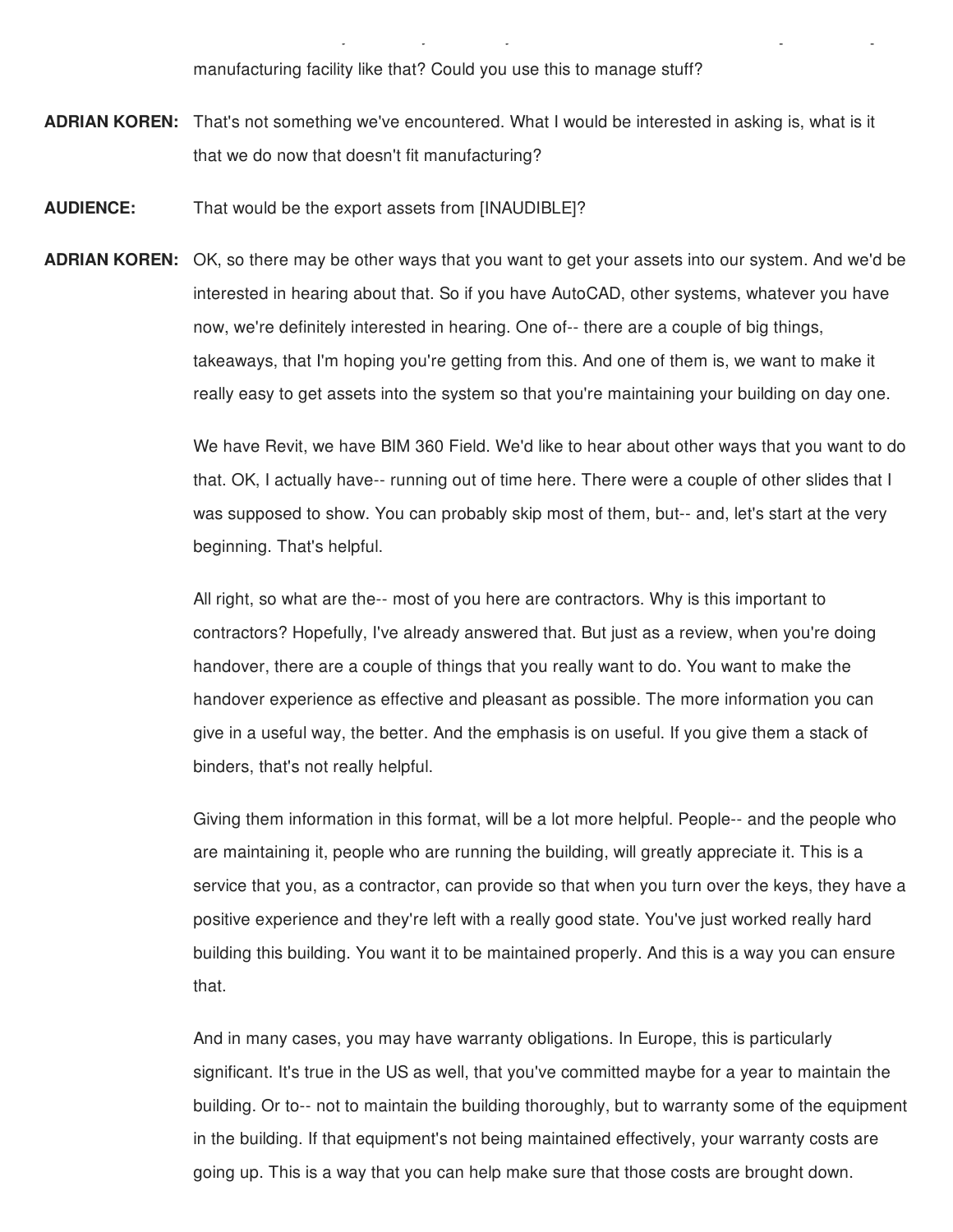And then just, last of all, you just make sure that that building that you built is just going to maintain properly. It's going to be a better experience for everyone over the long term, over the 20, 30, 50 years that that building is in existence. The more effective the maintenance is done, the happier everyone is going to be. And that's going to make everyone look good, from the owners, to the maintenance people, to the GCs who built it in the first place.

I'm just going to skip over that one. I'm back to this slide again. Again, I want to encourage you, if you haven't done this, sign up. As I said, you can-- if you're a GC, you can go in right now, create a portfolio, create a building, start exporting stuff from Revit or Field. You can do that right now. You don't have to enter a credit card. You just get started on it. Give it a try.

If you're an owner, go and create your own portfolio. Create your own buildings. Start filing tickets. Invite some of your technicians, have them try it out. They can-- you'll get a feel for it, and you have access to all the functionality. We want you to see it, try it out, and love it. Please get started on it right away.

And then I have to end with-- this is the first time I've done a presentation at AU like this, so I'd love to have any feedback, what I can do better. So please, give feedback. Please let other people know if you're excited about this. As you can probably tell, I'm excited about it. Let people know about this if you think that this is something that you want people to know. OK, other questions?

**AUDIENCE:** Are there plans to do any [INAUDIBLE] any energy usage [INAUDIBLE]?

- **ADRIAN KOREN:** Are there plans for that? There are certainly plans for it. It's certainly a thing that will be really valuable, as we're learning to maintain the building better. It's not something we have right now, but it's definitely something we want to embrace as we have this Panoramic Power integration that's just the start. We want to get information out of smart devices. And it's something you'll see more of in the future.
- **AUDIENCE:** Is there going to be any plans for [INAUDIBLE]? You can build for instance, like if you download stuff [INAUDIBLE]. [INAUDIBLE] intelligence [INAUDIBLE]
- **ADRIAN KOREN:** So, when you bring over the actual 3D model. Not just the piece of equipment, but the 3D model, and only bringing over specific information. That's actually an interesting idea. It's something that we will look at. I don't know any specific plans for that, but that is something.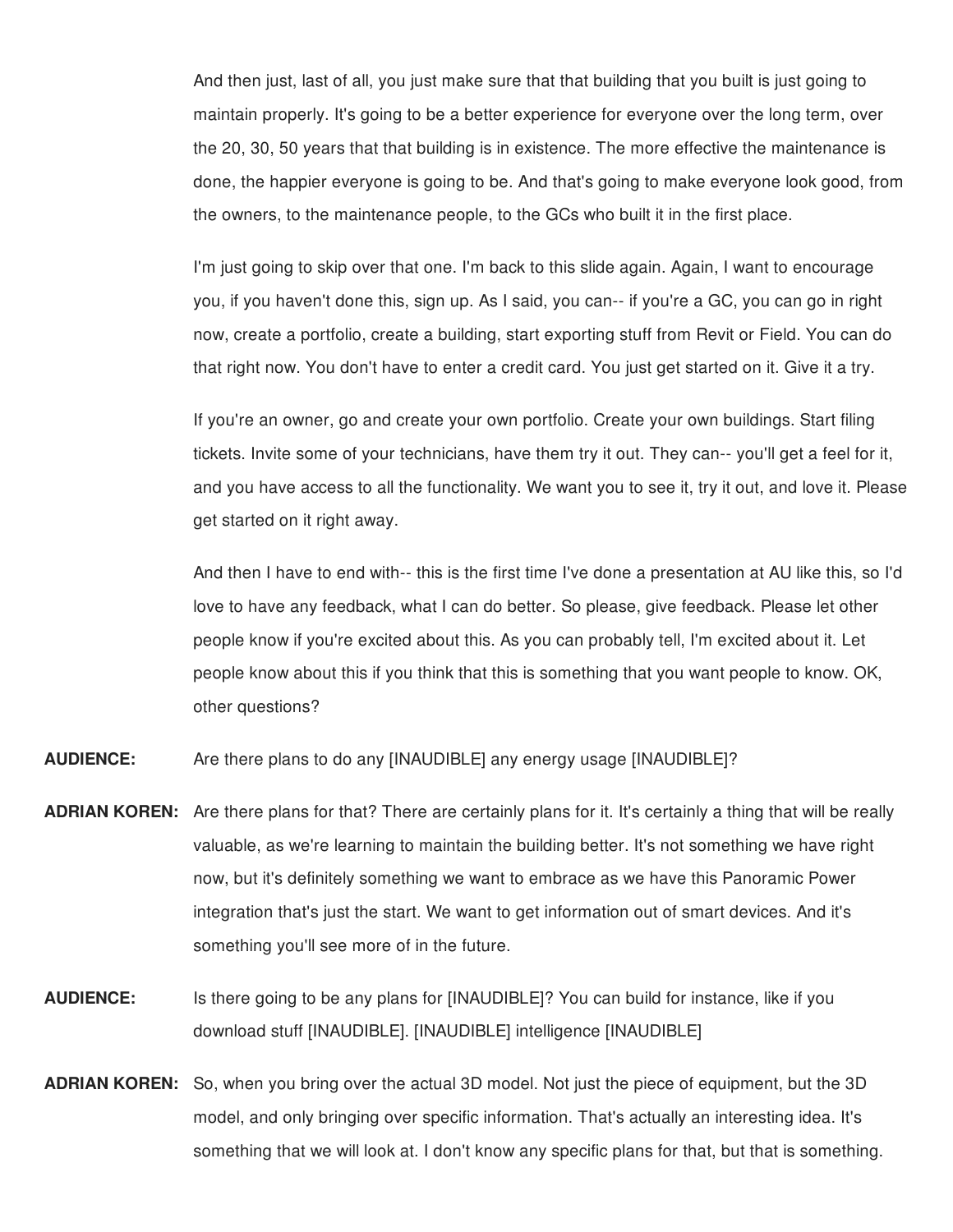So one of the things that we found with maintenance people is that the model is one of many tools that they use. They don't-- unlike construction people, or design people, they're not spending their whole time in the model. So they don't depend as much on having the model be in a certain way. But it is really important to them to be able to see it when they're-- as we saw earlier, we were looking at which asset was at fault. We brought it up. We could tell immediately that that was the problem asset. So that is-- and getting that right for technicians is very important.

- **AUDIENCE:** [INAUDIBLE] design all the stuff. [INAUDIBLE] function? [INAUDIBLE]. And then being able to remove [INAUDIBLE]
- **ADRIAN KOREN:** Absolutely. And what some people have done-- and this is currently manual-- is they've gone into their models and they just pull things out, because they know that they're not going to be needed. That's not ideal. But I can see that automating that would be a useful thing.

## **AUDIENCE:** [INAUDIBLE]

- **ADRIAN KOREN:** That is an interesting idea. And it's something that we'll want to take a look at. Especially if we have issues with people, because I know the models can get very, very big. And a lot of that information is not as important to the maintenance people.
- **AUDIENCE:** Many of [INAUDIBLE] we work with have their current systems connected to their to their other enterprise [INAUDIBLE]. Like say whatever accounting softwares they use. So is there any plans in the future to allow access to the back end, either directly or through like an API?
- **ADRIAN KOREN:** Are there plans? There are definitely plans. And what would be very useful to us, is if you could point us to the systems that are most important to your users. And we would prior-- as we learn more about what systems are out there to be used, we would prioritize that. We're still-- this product has been in commercial use for about a year and a half now.

So we're still learning a lot about what our users want. And that's an area that there's definitely opportunity. And we would need to learn-- there's a lot that we could do, but we need to learn what are the places that we can produce the most value quickly. So please, as I said, we have the AU2016 portfolio. That's a perfect place for you to submit that. OK. Anything else? As I said, the best way to do all this is to go in and start trying it out. You'll learn there's a lot more I haven't touched on.